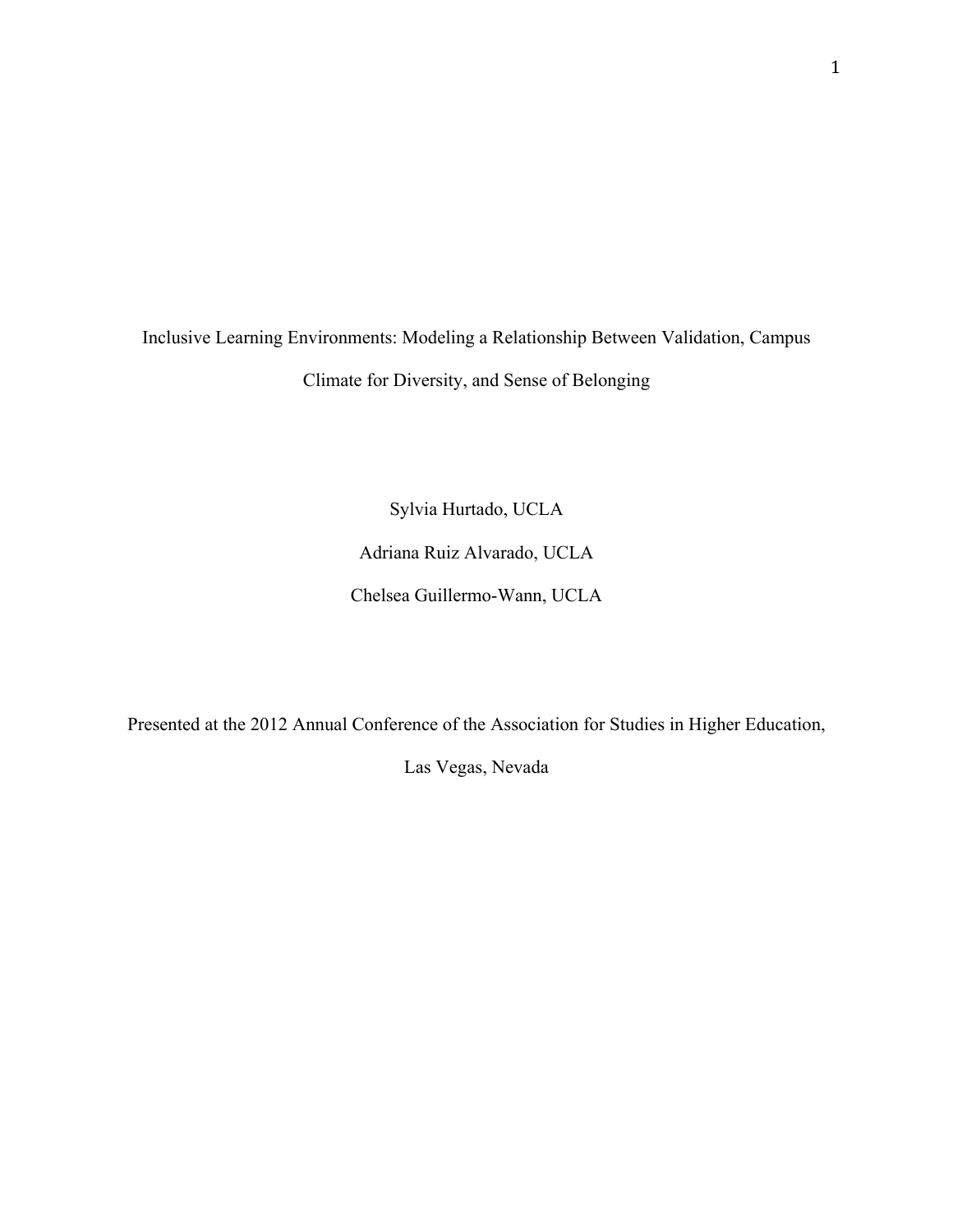## **Abstract**

Using a multi-institutional sample to structurally model the relationships between validation, campus climate, and sense of belonging, the present study examines the extent to which general interpersonal validation and academic validation may mediate the effects of a negative campus climate on students' sense of belonging. Findings begin to disentangle the distinction between the internal psychological processes of validation and sense of belonging, with validation having a direct positive effect on belonging. Additionally, the direct effect of discrimination and bias on sense of belonging was diminished after accounting for validating experiences. The validating experiences can reinforce self-worth and value in educational environments that may help students remain resilient despite microaggressions.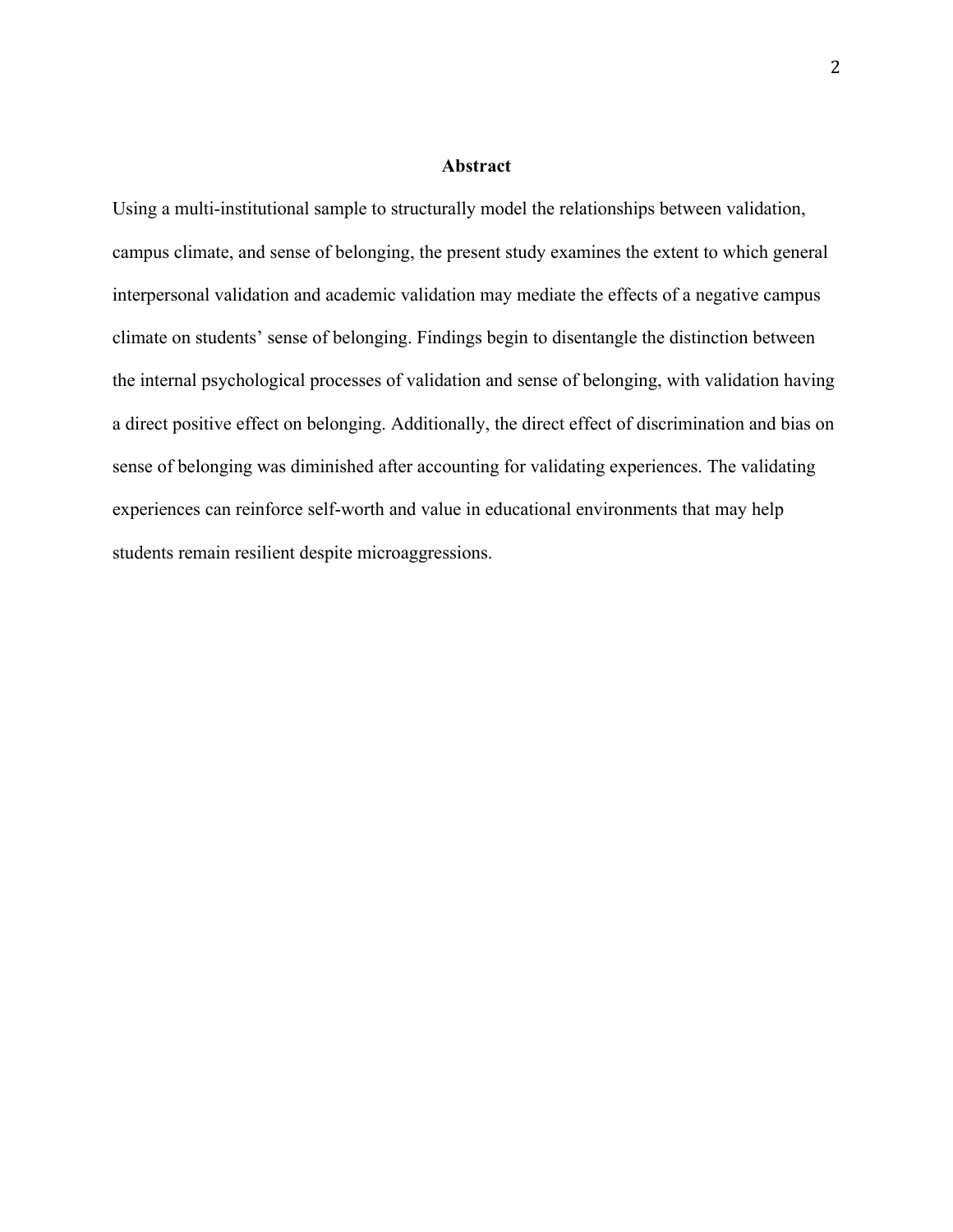## **Introduction**

As the landscape of higher education becomes growingly diverse, understanding the different processes that can help these diverse students succeed becomes more critical. It is important to note that by diversity, we do not just mean an increased presence of underrepresented populations, but also a growing number of students who are attending college in less traditional ways (McCormick, 2003, Hossler, et al., 2012). The early models of student persistence (Bean & Metzner, 1985; Tinto, 1993; Astin, 1993) have been critiqued for not fully capturing the experiences of underrepresented students, particularly in terms of what it means to be "integrated" in a college campus (Tierney, 1992; Hurtado & Carter, 1997). Whereas integration was once monitored behaviorally as time spent in specific social and academic activities, researchers have drawn attention to the importance of a psychological dimension capturing perceived integration—sense of belonging (Hurtado & Carter, 1997; Hausman, Schofield, & Woods, 2007; Strayhorn, 2012). Sense of belonging as a psychological measure of integration in the college community and attachment to an institution has been linked with persistence (Hausman, et al., 2007) and therefore, some of the more recent and more inclusive models of underrepresented student persistence (Nora, 2003; Nora, Barlow, & Crisp, 2005) also include it as an important contributor of educational attainment.

These same inclusive models also incorporate another less explored process—validation. In her work with community college students, Rendón (1994, 2002) found that in spite not being active in the social aspects of the college experience, many students still showed signs of success. The theory of validation (1994) proposes that students are most likely to succeed in college if they are empowered and view themselves as capable learners through the academic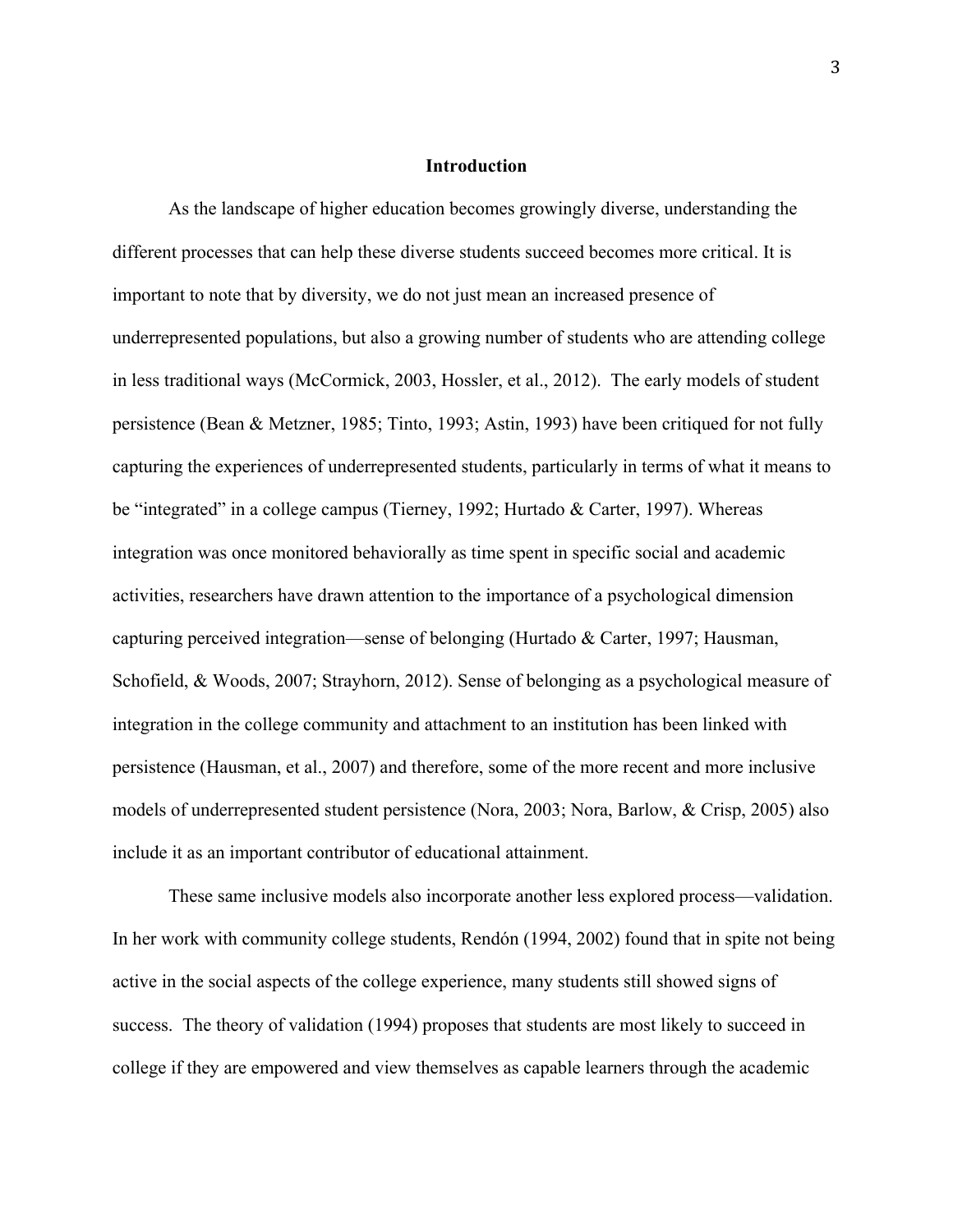and interpersonal development they undergo from interactions with institutional agents (Stanton-Salazar, 2010; Museus & Neville, 2012), both inside and outside of the classroom. Validation involves demonstrations of recognition, respect, and appreciation for students and their communities by faculty and staff, and its positive impact on persistence has been demonstrated for some less traditional student populations, including underrepresented racial/ethnic groups and community college students (Barnett, 2006, 2011; Rendón, 2002).

Within this broader context of college student retention, recent research also begins to link validation to campus climate for diversity and sense of belonging. First, students who indicate higher levels of interpersonal validation experience less frequent discrimination and bias as a measure of campus climate (Guillermo-Wann, 2012). Second, validation shares a positive correlation with sense of belonging in college (Hurtado, Cuellar, Guillermo-Wann, & Velasco, 2010). Third, campus climate impacts sense of belonging in college for various racial groups (Hurtado & Carter, 1997; Johnson, Soldner, Leonard, & Alvarez, 2007; Locks, Hurtado, Bowman, & Oseguera, 2008; Maestas, Vaquera, & Zehr, 2007; Nunez, 2009; Strayhorn, 2008; Museus & Maramba, 2011), and both are key factors in college student retention and degree completion (Hausmann, et al., 2007; Museus, Nichols, & Lambert, 2008; Nora et al., 2005; Rhee, 2008). Research therefore suggests that validation also plays an important role in the retention of diverse students through its relationships with campus climate and sense of belonging.

The present study uses a multi-institutional sample to structurally model the relationships between validation, campus climate for diversity, and sense of belonging in compositionally diverse institutions. The relationship between validation and sense of belonging is of key interest because they are both internal processes that have been found to be distinct from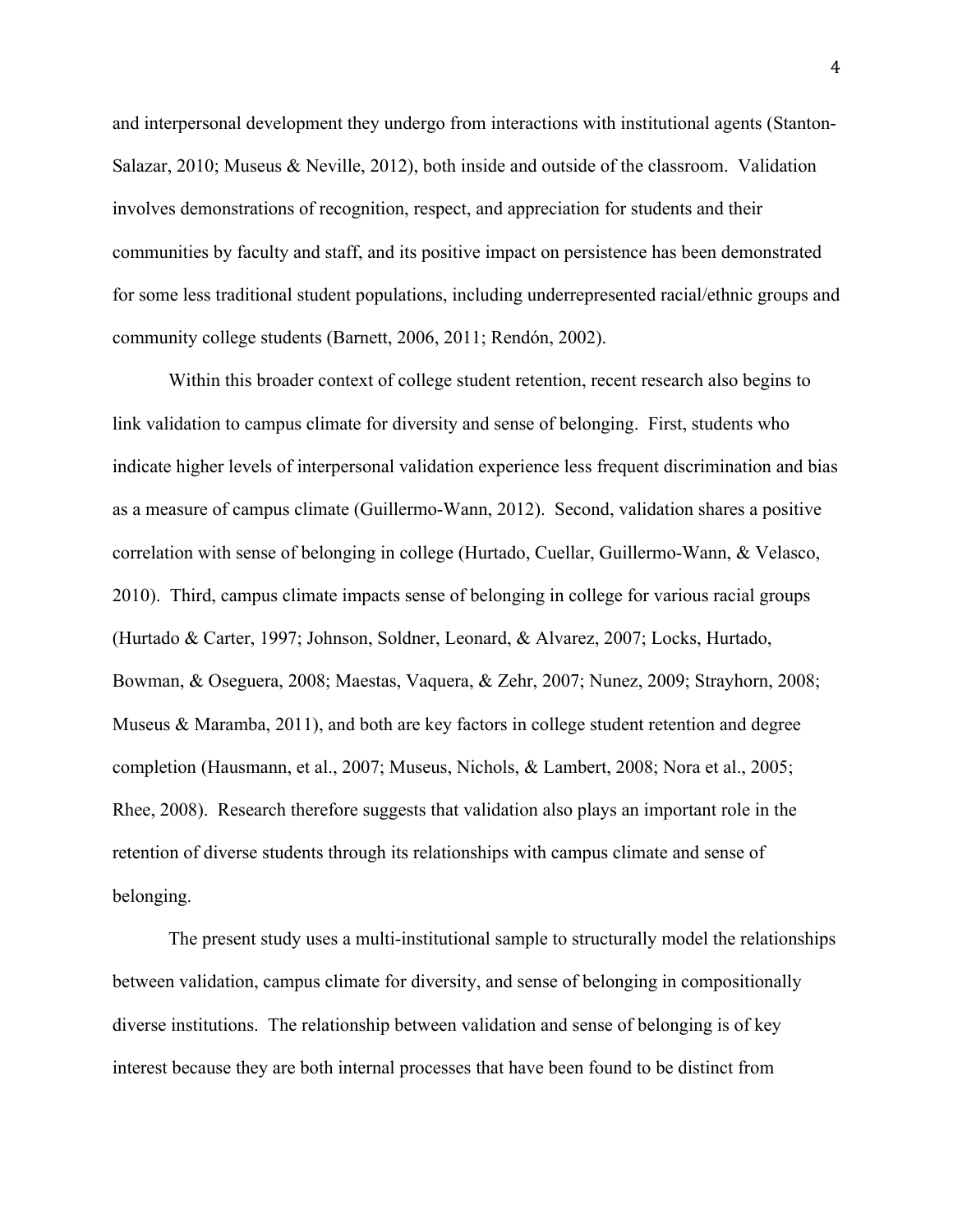involvement (Barnett, 2011; Locks, et al., 2008). Furthermore, the relationship between validation, campus climate, and sense of belonging has not been modeled, and likely has larger implications for improving college student retention and degree attainment for diverse students.

### **Validation**

The concept of validation stems out of the Transition to College Project as a key factor in the success of underrepresented students (Terenzini et al., 1994), and is defined as "an enabling, confirming and supportive processes initiated by in- and out-of-class agents that foster academic and interpersonal development" (Rendón, 1994, p. 44). These agents can include faculty, classmates, lab instructors, teaching assistants, significant others, family members, friends, and college staff. Rendón (1994) details two forms of validation: academic and interpersonal. Academic validation occurs when agents actively assist students to "trust their innate capacity to learn and to acquire confidence in being a college student" (p. 40). Agents foster interpersonal validation when they engage in students' personal development and social adjustment to college as well as provide social capital to navigate the institution (Museus & Neville, 2012). Both academic and interpersonal validation are important experiences for student success (Barnett, 2006, 2011; Rendon, 1994, 2002).

Quantitative analysis of validation is still at a nascent stage, with very few studies existing on the topic (Barnett, 2006, 2011; Hurtado, Cuellar, & Guillermo-Wann, 2011; Hurtado et al., 2010). In one of the first quantitative studies on validation, Barnett (2006) developed measures of student perceptions of faculty validation and confirmed four sub-constructs (students are known and valued, good instruction, appreciation for diversity, and mentoring) that influence student integration and persistence in a community college. Subsequent research shows that validation shares partial correlations with items measuring students' activities to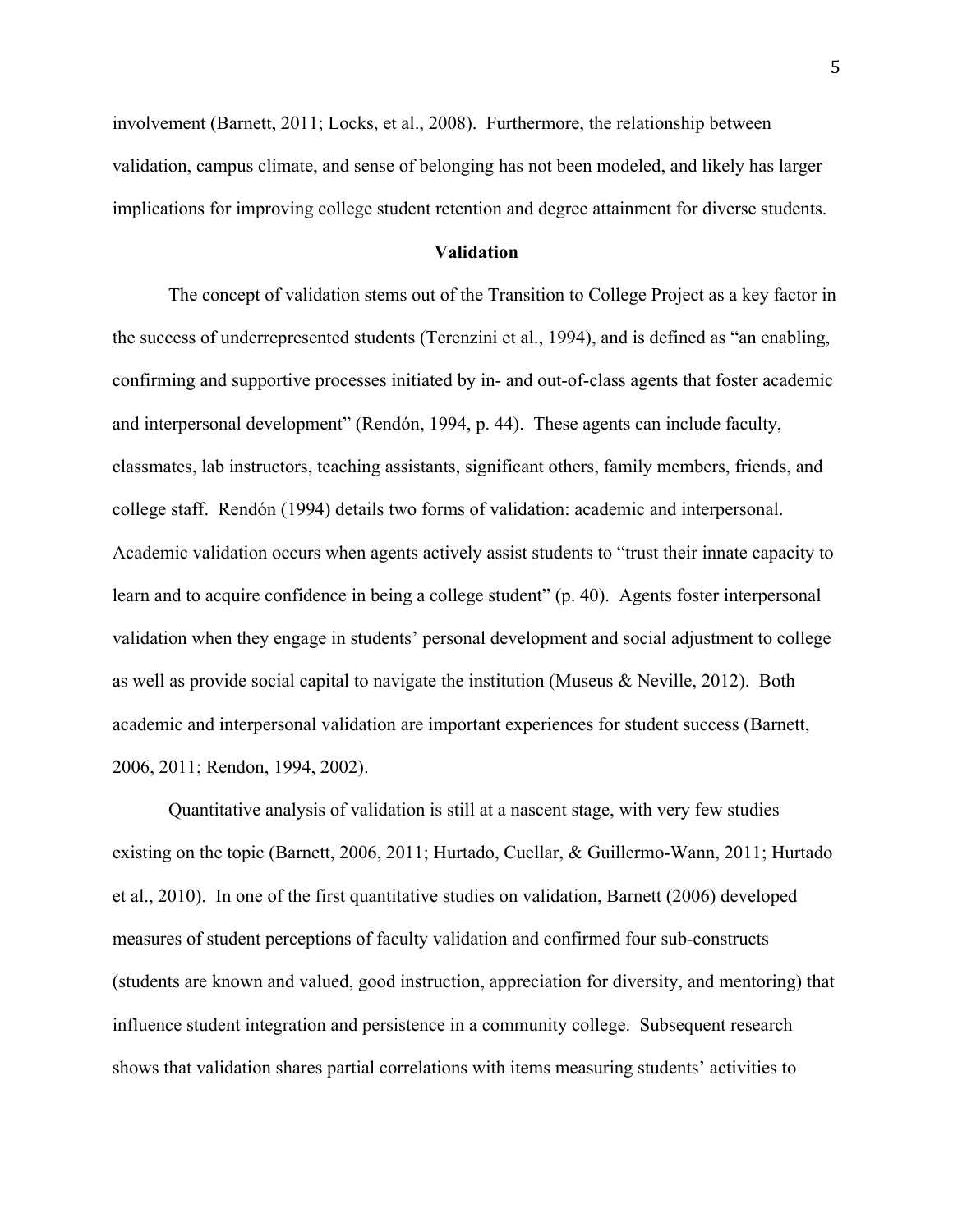navigate the college environment (Hurtado et al., 2010), and is not an alternative involvement measure, but rather a precondition for involvement because it helps students learn to navigate academic environments (Barnett, 2011). Expanding the operationalization of validation to include institutional agents other than instructors, Hurtado et al. (2011) test measures that tap both into a students' sense of academic validation in the classroom and also general interpersonal validation through interactions with staff and faculty outside of the classroom. They find that Students of Color experience lower levels of both forms of validation, compared to White students. In addition, significantly larger proportions of students indicate higher levels of interpersonal validation at four-year private institutions compared to two-year community colleges and four-year public universities; academic validation is most prevalent amongst community college students and least amongst students at public four-year institutions (Hurtado et al., 2010). Furthermore, interpersonal validation has an inverse relationship with experiencing discrimination and bias for Black, Latina/o, and White undergraduates after accounting for precollege, institutional, curricular and co-curricular involvement, and other aspects of campus climate (Guillermo-Wann, 2012). Finally, both forms of validation share positive correlations with sense of belonging (Hurtado et al., 2010) but are conceptualized as theoretically distinct constructs.

#### **Sense of Belonging**

Sense of belonging measures individuals' perceived social cohesion to various groups or environments, and has both cognitive and affective elements (Bollen & Hoyle, 1990). Higher education research often uses these items to measure the construct: "I feel a sense of belonging to [this campus]," " I feel that I am a member of the [campus] community," and "I see myself as part of the [campus] community" (e.g. Hurtado & Carter, 1997). Sense of belonging has been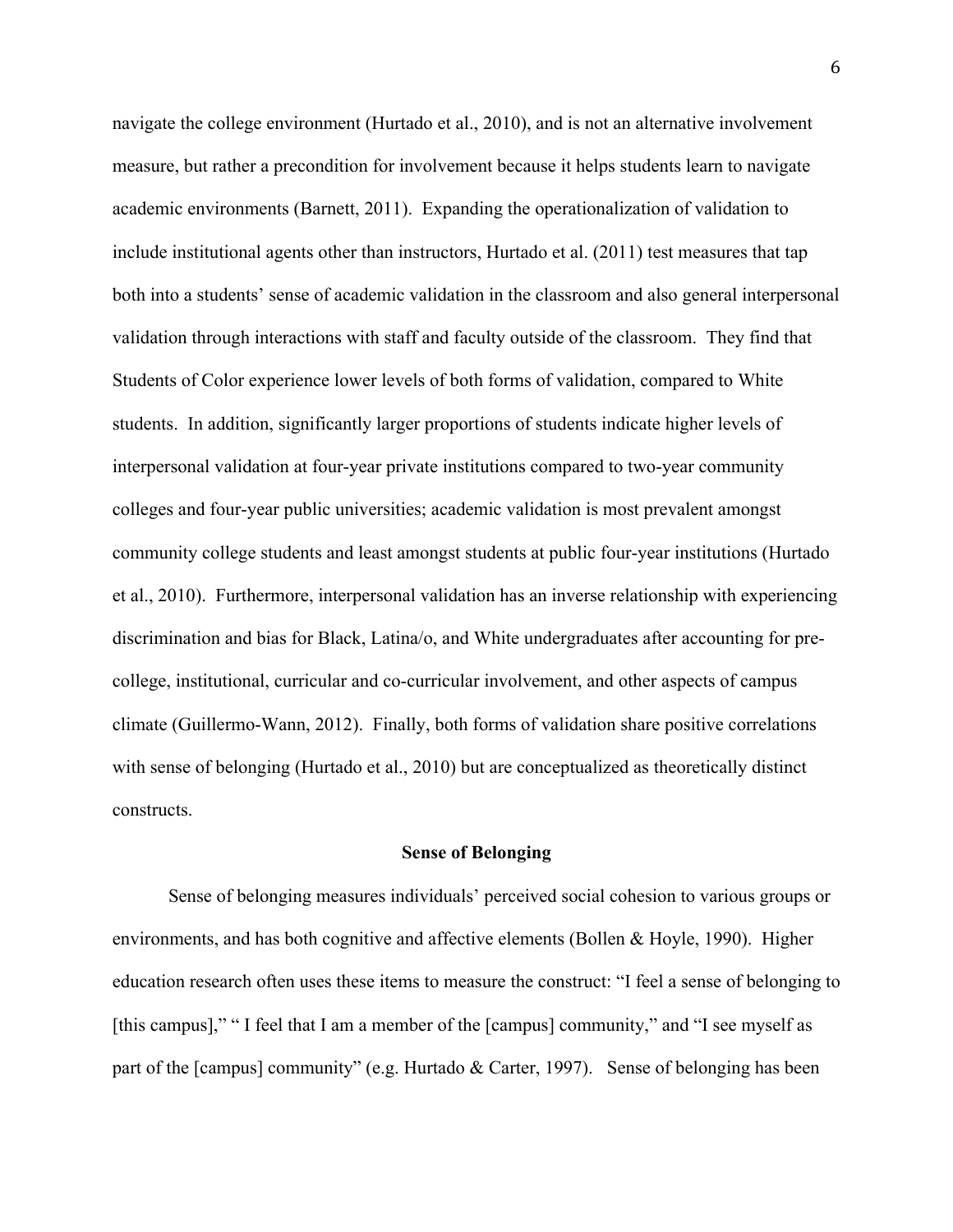used in higher education research to measure a student's psychological sense of integration, and importantly highlights the interplay between the individual and the institution (Hurtado & Carter, 1997). Research on sense of belonging in college is expanding along various social identities such as socioeconomic status (see Hurtado et al., 2012), with lower income status (Ostrove & Long, 2007) and experiencing classism (Langhout, Rosselli, & Feinstein, 2007) decreasing sense of belonging. Sense of belonging is distinct from involvement (Locks, et al., 2008), campus climate for diversity, and inclusion (Hurtado, Alvarez, Guillermo-Wann, Cuellar, & Arellano, 2012). And although it has been used as a proxy for validation in previous research (Nora, Urick, & Quijada Cerecer, 2011), as mentioned, it is actually a theoretically distinct construct that is correlated with two forms of validation (Hurtado et al., 2010). However, much of the research on sense of belonging does not yet incorporate quantitative measures of validation in models to explicitly connect these processes.

Higher education research establishes that many factors influence students' sense of belonging in addition to pre-college measures (Hurtado et al., 2012). Broadly, these include institutional selectivity (Hurtado & Carter, 1997), transition to college (Hurtado & Carter, 1997), various forms of social integration (Hoffman, Richmond, Morrow, & Salomone, 2002; Johnson et al., 2007; Locks et al., 2007; Maestas, et al., 2007; Nunez, 2009), academic integration (Johnson et al., 2007; Maestas et al., 2007; Nunez, 2009; Strayhorn, 2008), faculty interaction (Hoffman et al., 2002; Johnson et al., 2007; Maestas et al., 2007; Nunez, 2009), and multiple aspects of campus climate for diversity (Hurtado & Carter, 1997; Johnson et al, 2007; Locks et al., 2008; Maestas et al., 2007; Nunez, 2009; Strayhorn, 2008) and cultural affirmation (Museus & Maramba, 2011). The possibility of validation in social and academic spheres as an additional factor influencing sense of belonging seems likely. Perhaps most pertinent in hypothesizing a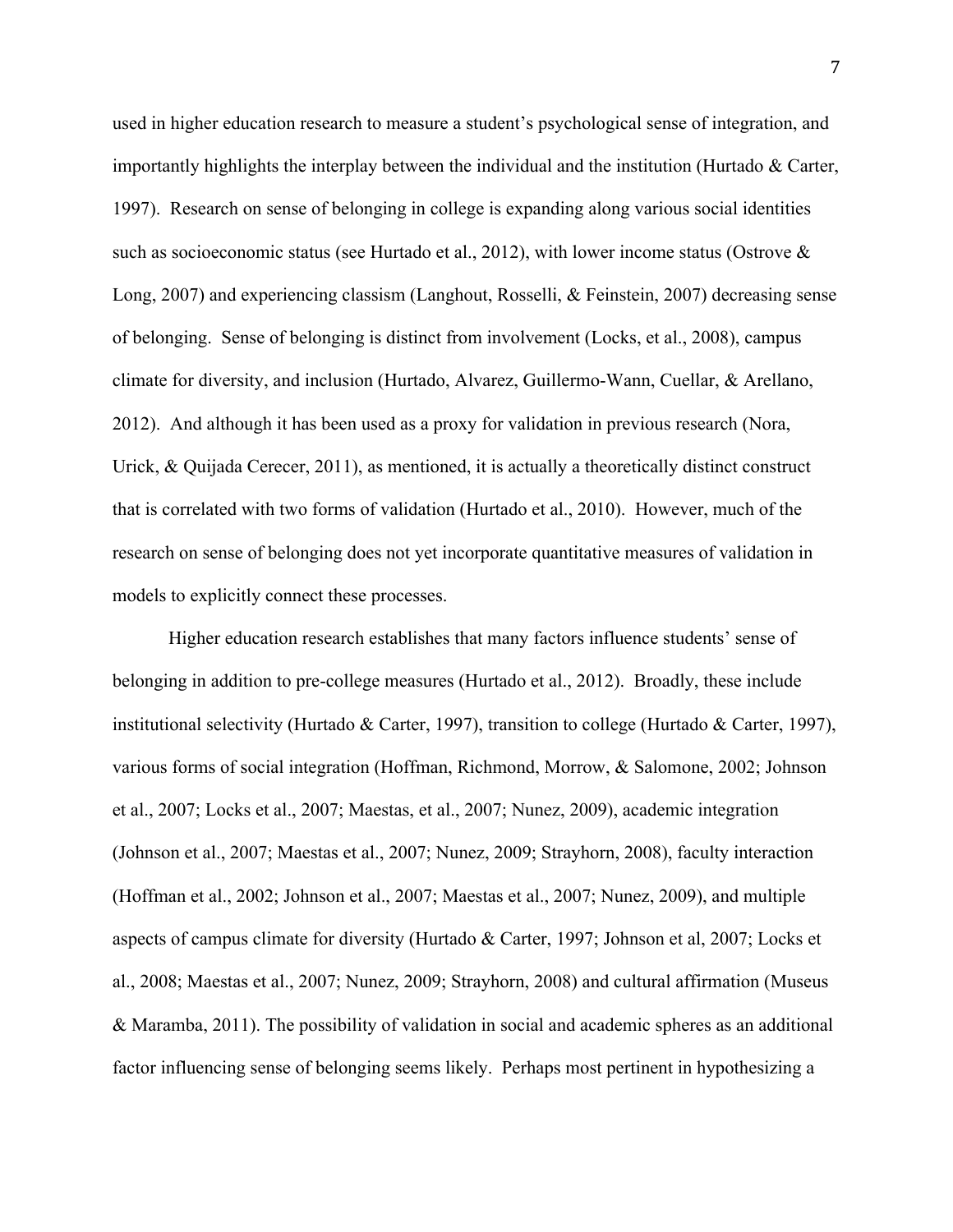relationship between validation and sense of belonging is that Nunez' (2009) measure of social capital "faculty takes interest in student's development" might also be interpreted theoretically as part of validation processes. In addition, measures of empathetic faculty understanding, faculty support and comfort, and perceived classroom support that contribute to sense of belonging (Hoffman et al., 2002) suggest that validation from faculty in and out of the classroom may contribute to sense of belonging.

Furthermore, the literature demonstrates that mediating factors can improve sense of belonging in a negative climate for many racial groups (Hurtado et al., 2012). These involve diverse friendships, positive interactions across difference, and a positive campus climate for African American, Asian American, Latina/o, White, aggregated Multiracial students, and aggregated Students of Color in several studies (Hurtado et al., 2012; Hurtado & Carter, 1997; Hurtado et al., 2007; Johnson et al., 2007; Strayhorn, 2008; Locks et al., 2008; Maestas et al., 2007; Nunez, 2009). Even so, there are different predictors of sense of belonging for different racial groups (Inkelas, Zaneeta, & Vogt, 2007). These include a strong cultural orientation or positive perceptions of one's cultural identity for African American and Asian American students (Lee & Davis, 2000; Velazquez, 1999). There is also a positive relationship between participation in cross cultural clubs and sense of belonging for Asian American students, and participation in Greek life and intramural clubs for White students, whereas co-curricular involvement in the form of course-related interaction with faculty has an opposite relationship with sense of belonging for Latina/o students (Inkelas et al., 2007). In addition, familiarity with diversity issues, measures of social and intercultural capital, and social and academic engagement are mediators for Latina/o students (Nunez, 2009). In question in this study are the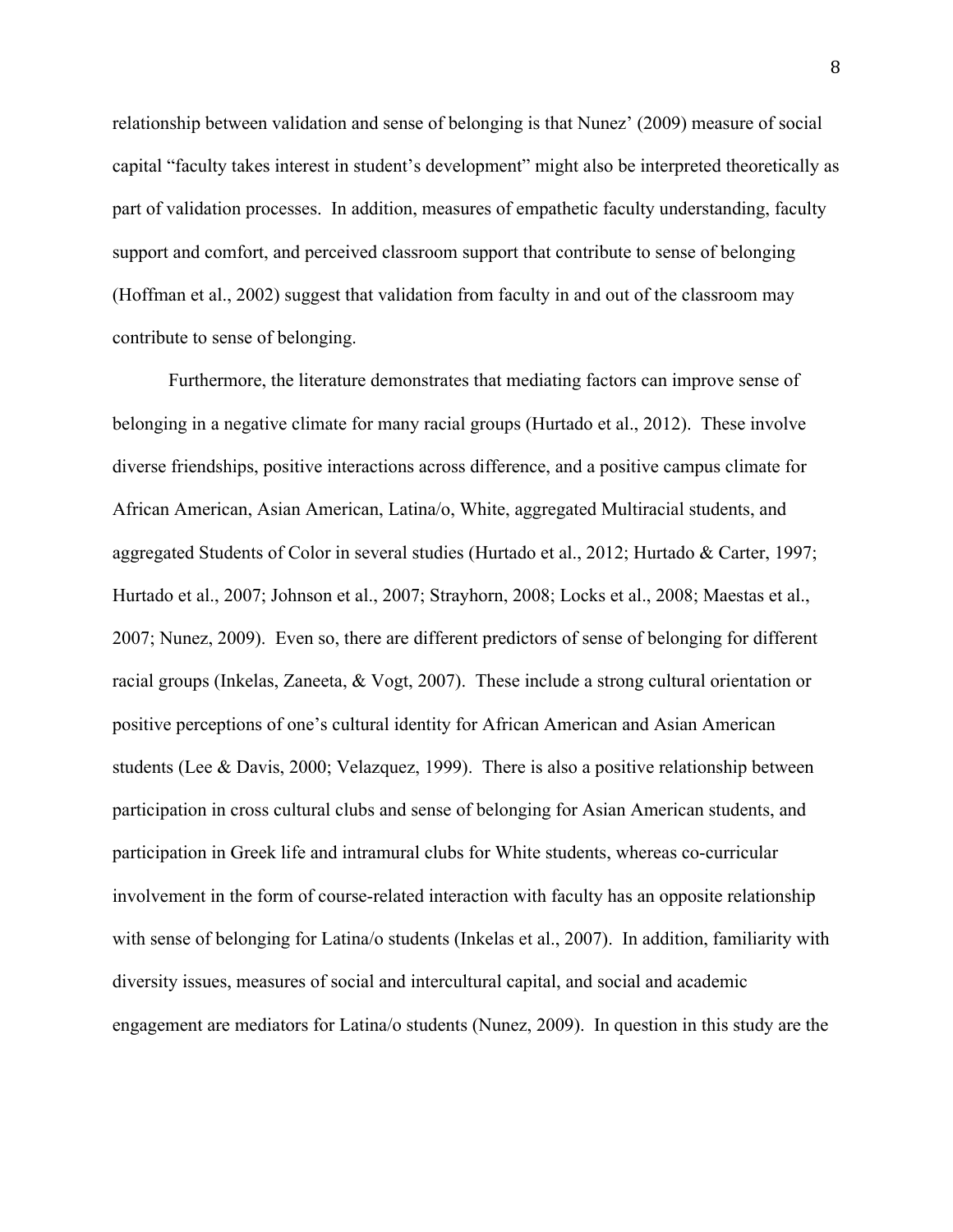extents to which interpersonal and academic validation may moderate the effects of a negative campus climate on students' sense of belonging.

## **Conceptual Framework**

Our hypothesized model draws on elements from Nora's (2003) model of student engagement. The student engagement model has five sequential components that lead to persistence, starting with precollege/pull factors, then sense of purpose and institutional allegiance, academic and social experiences, cognitive and non-cognitive outcomes, and goal determination/institutional allegiance. Though this model has been utilized in previous research (Nora, Barlow, & Crisp, 2005; Arbona & Nora, 2007; Crisp & Nora, 2010), not all of its individual elements have been tested in relation to one another. In particular, the direct relationship between the campus climate that includes perceptions of prejudice and discrimination, validating experiences that include encouragement and support from faculty and staff, and institutional commitments that include sense of belonging have yet to be explored. In Nora's model, the campus climate and validating experiences are both part of the academic and social experiences component and sense of belonging is part of the goal determination/institutional allegiance component, thus, the former two elements influence the latter. In accordance with this framework, we include direct paths from campus climate and both of our validation measures to sense of belonging in our hypothesized model. Additionally, we test the mediating effects of the two forms of validation on the influence that campus climate has on students' sense of belonging.

## **Methods**

## **Data Source and Sample**

9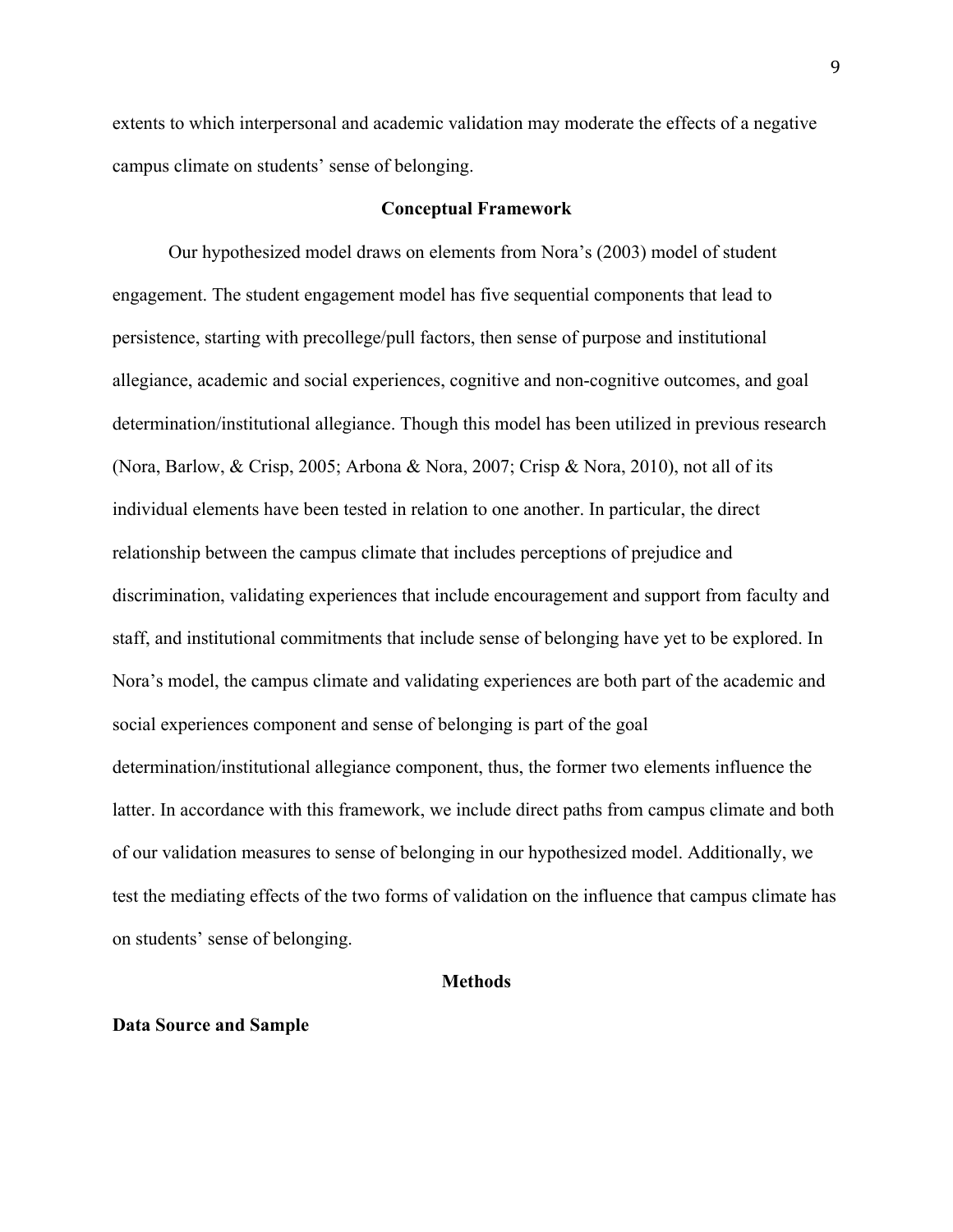The data for this study was derived from a combination of the 2010 pilot administration and the 2011 national administration of the Diverse Learning Environments (DLE) survey conducted by the Higher Education Research Institute (HERI) at the University of California, Los Angeles (UCLA). A draft of the pilot survey was administered to students in focus groups at two and four-year colleges in early 2009, and was subsequently revised. Both broad access and structurally diverse selective institutions were selected for the pilot administration based on IPEDS data indicating differences in student diversity. The pilot was administered between December 2009 and May 2010. After further revisions to the instrument, the DLE had its first national administration between October 2010 and June 2011. The DLE was designed to measure institutional practices, the campus climate, and student outcomes (Hurtado, Arellano, Cuellar, & Guillermo-Wann, 2011), targeting students who have substantial familiarity with their respective campuses.

Over the two year period, data were collected at 34 campuses that included 18 private institutions, three public community colleges, and 13 public four-year colleges and universities. The final sample size for this study was 20,460 after removing unusable cases, and was comprised of 14.5% freshmen, 26.3% sophomores, 32.1% juniors, and 27.1% seniors. The racial composition of the final sample was 27.4% Asian, 2.9% Black, 20.5% Latina/o, 0.3% Native American, 41.6% White, and 7.3% Multiracial. The mean parent income range was from \$40,000 - \$49,999 and one-fifth of the sample was comprised of first-generation college students as defined by parental educational attainment. One-fourth of the students in the study entered their institutions as transfer students and 13.1% of the sample was older than 24-years-old. **Key Variables**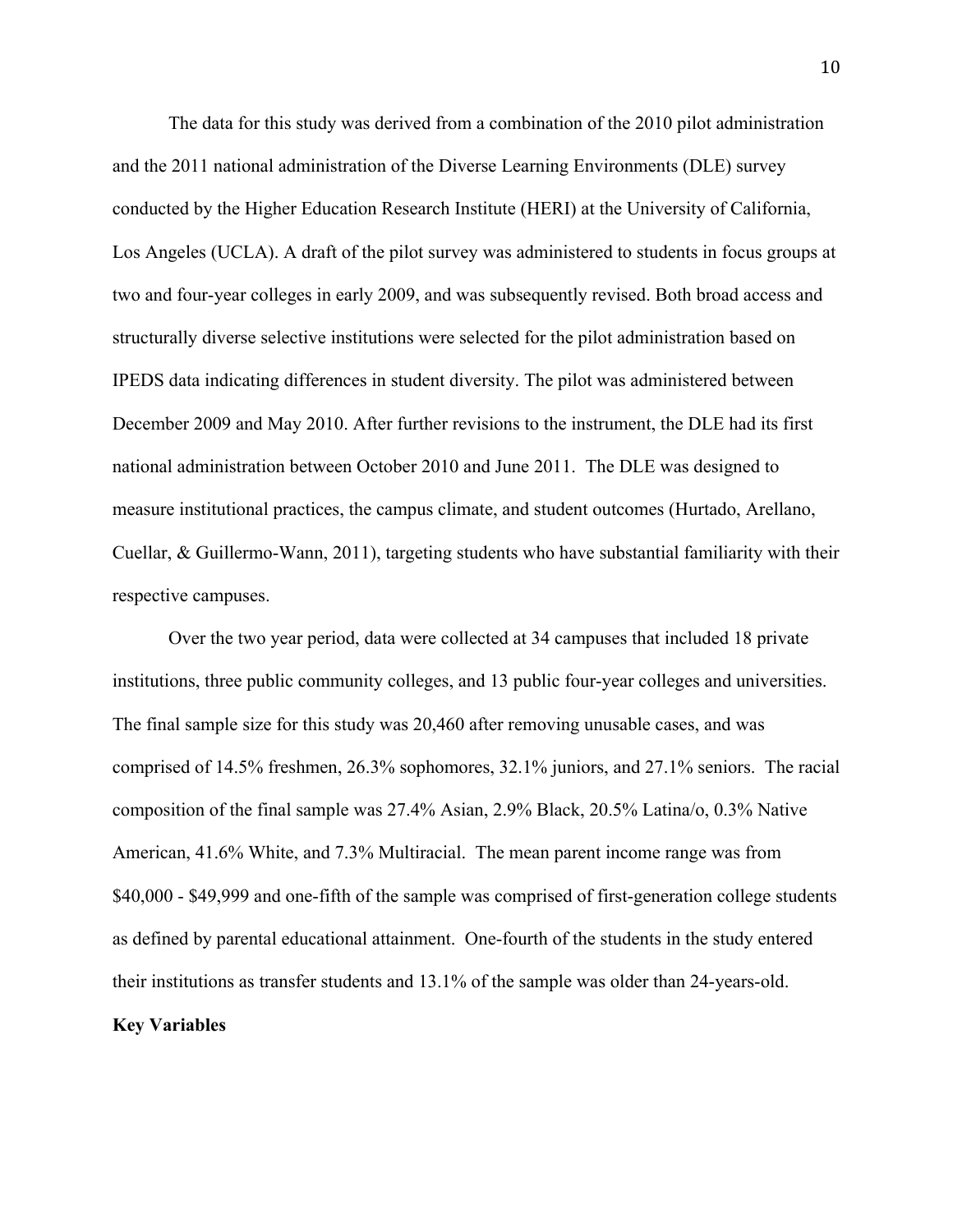As our key independent variable, we included one exogenous variable, discrimination and bias ( $\alpha$ =0.89). This eight-item latent construct represents forms of discrimination that often go unreported to campus authorities and serves to represent the campus climate in our study. The eight items are measured on a five-point Likert scale (1=never to 5=very often) capturing the frequency with which students witnessed discrimination, experienced discrimination in the form of verbal comments, written comments, exclusion, offensive visual images, and heard insensitive or disparaging remarks from staff, faculty, or other students.

To test how validation mediates the effect of a discriminatory climate on sense of belonging, we included two endogenous variables, academic validation in the classroom  $(α=0.87)$  and general interpersonal validation  $(α=0.87)$ . Each of these outcomes is a six-item latent construct that has been previously validated by research (Hurtado, et al., 2011). The six academic validation measures are five-point items that capture students' exposure to actions that foster academic development through classroom experiences, including instructors' ability to determine level of understanding, willingness to provide feedback, and make students feel that their contributions are valued in class. The six items in the general interpersonal validation construct are four-point measures capturing the extent to which students agree that faculty and staff members at their institution promote adjustment both inside and outside of the curricular context. Sample items include the extent to which students agree that staff encourage them to get involved in campus activities and recognize their achievements.

The key dependent variable in our model is sense of belonging ( $\alpha$ =0.89), which is a three-item latent construct that is based on Bollen and Hoyle's (1990) work on social cohesion. The construct captures the extent to which students feel that they are members of their college,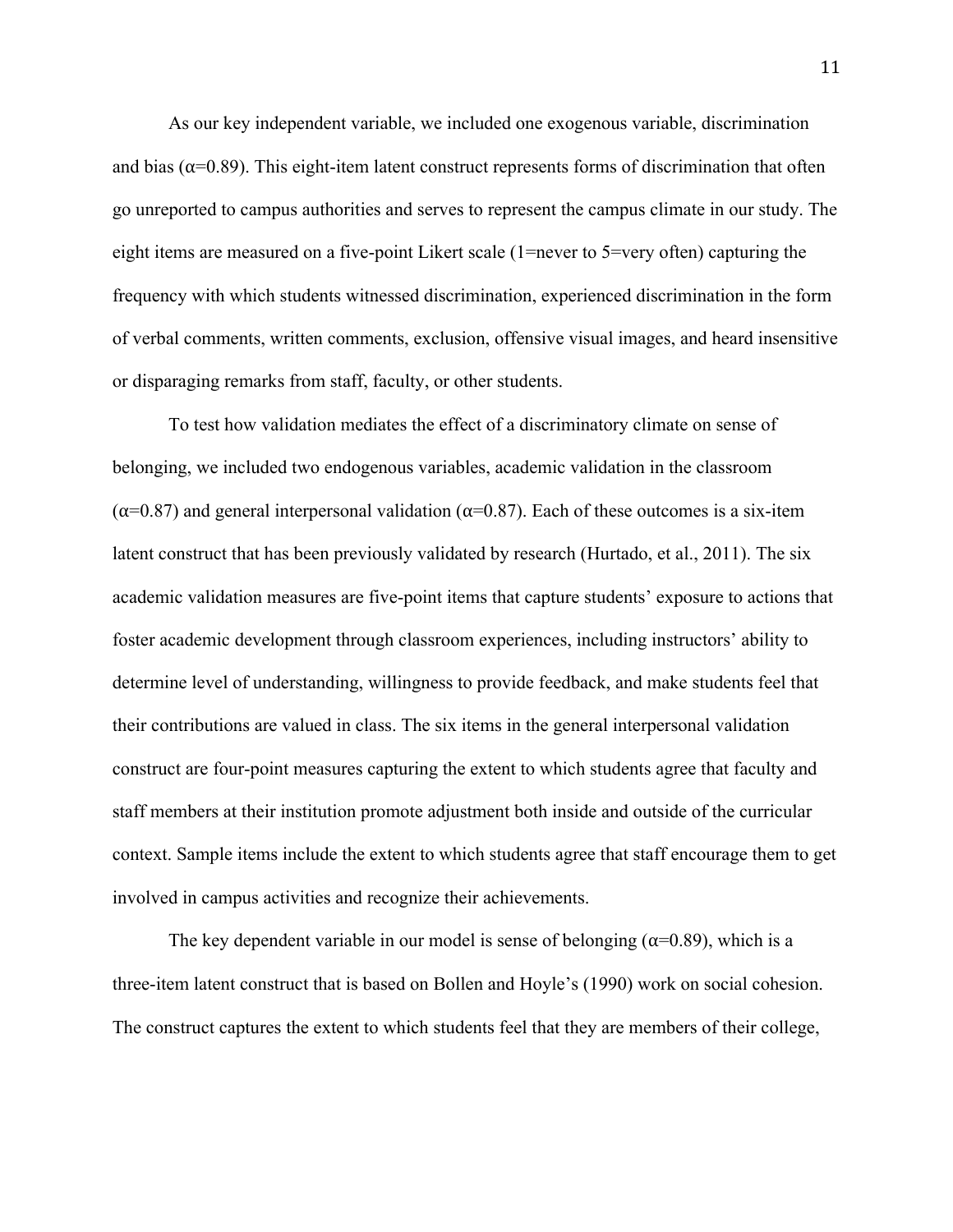see themselves as members of the campus community, and feel a sense of belonging to their institution. See Table 1 for full list of the measures comprising each of the four constructs.

## **Analysis**

Our analysis of the data took place in three steps. First, descriptive statistics were run in SPSS to check for normality and missing data. Cases where all of the variables of interest were missing were considered unusable and filtered out, resulting in a final sample of 20,460. Of the remaining cases, no measure had more than two percent missing data. Next, we conducted correlation analysis to use in conjunction with our theoretical framework in the case that any modifications to our hypothesized model were required. Finally, we moved our data into EQS 6.1 in order to employ structural equation modeling (SEM) for our main analysis. SEM is an appropriate form of analysis because it allows for the simultaneous estimation of hypothesized relationships among variables while taking into account measurement error, allowing us to examine both direct and indirect effects of the independent variables on multiple dependent variables.

Due to some deviation from multivariate normality in our data, particularly in the discrimination and bias measures, we opted to use the robust maximum likelihood method of estimating parameters. Robust methods take into account violations of statistical assumptions and provide more accurate inferences (Huber & Ronchetti, 1981). Maximum likelihood estimation provides multiple goodness-of-fit measures to assess the overall model. For this study, it was inappropriate to rely solely on the traditional chi-square test because it is sensitive to sample size and almost always rejects the model when there is a large sample (Bentler  $\&$ Bonnet, 1980). Instead, for assessment of absolute fit we used the root mean square error of approximation (RMSEA), which is considered one of the most informative indices because it is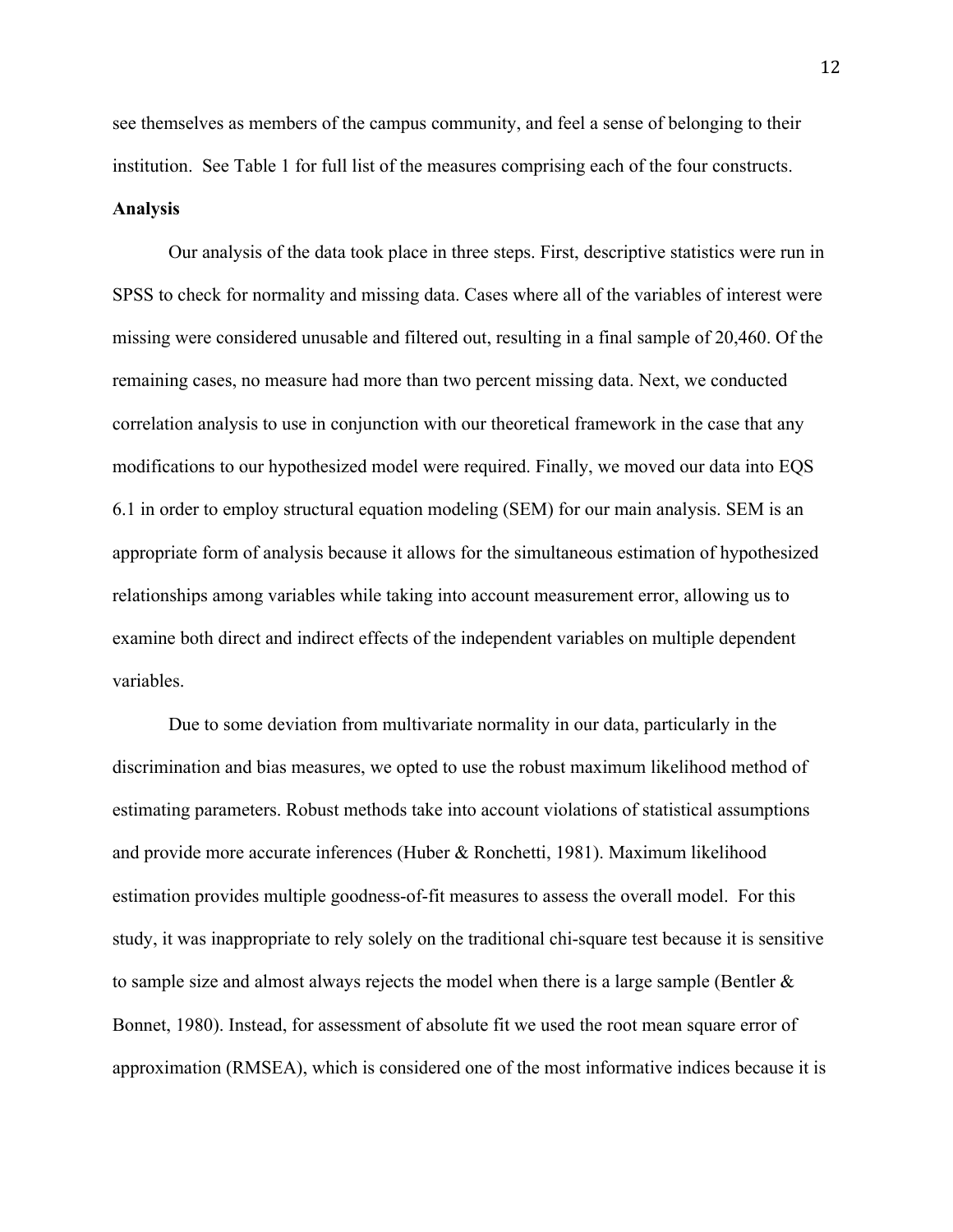sensitive to the amount of estimated parameters contained in the model (Hooper, Coughlan, & Mullen, 2008). A good model should produce an RMSEA of less than 0.06 (Hu & Bentler, 1999). For relative goodness-of-fit, the comparative fit index (CFI) of 0.95 or greater is desired (Hu & Bentler, 1999).

## **Limitations**

Several limitations should be noted when interpreting the results of this study. First, our data was only collected for each participant at a single point in time, which limits our ability to draw causal conclusions. However, the direction of our paths are all grounded in theory and past research that suggests experiences with climate proceed feelings of belonging. Second, the campus climate is operationalized simply as experiences with discrimination and bias and does not capture the behavioral, structural, and organizational dimensions (Hurtado, Milem, Clayton-Pederson, & Allen, 1998, 1999; Hurtado, et al., 2012). Finally, our model omitted variables that have been previously linked to sense of belonging, including precollege characteristics (Strayhorn, 2010; Maestas, et al, 2007; Locks, et al, 2008), and other social (Locks, et al, 2008; Johnson, et al., 2007; Nuñez, 2009) and academic (Strayhorn, 2010; Maestas, et al., 2007; Nuñez, 2009) experiences. Nonetheless, our study was intentional in testing only a particular piece of Nora's (2003) model that had not been previously tested and begins to demonstrate how a discriminatory climate, validation, and sense of belonging work in relation to one another.

#### **Results**

In order to test a mediation model, significance of the direct effects from the independent variable and the mediator variables to the dependent variable must first be established (Baron & Kenny, 1986). Accordingly, the direct effects on sense of belonging were tested for significance through a two construct model with each of the other three key variables. For our key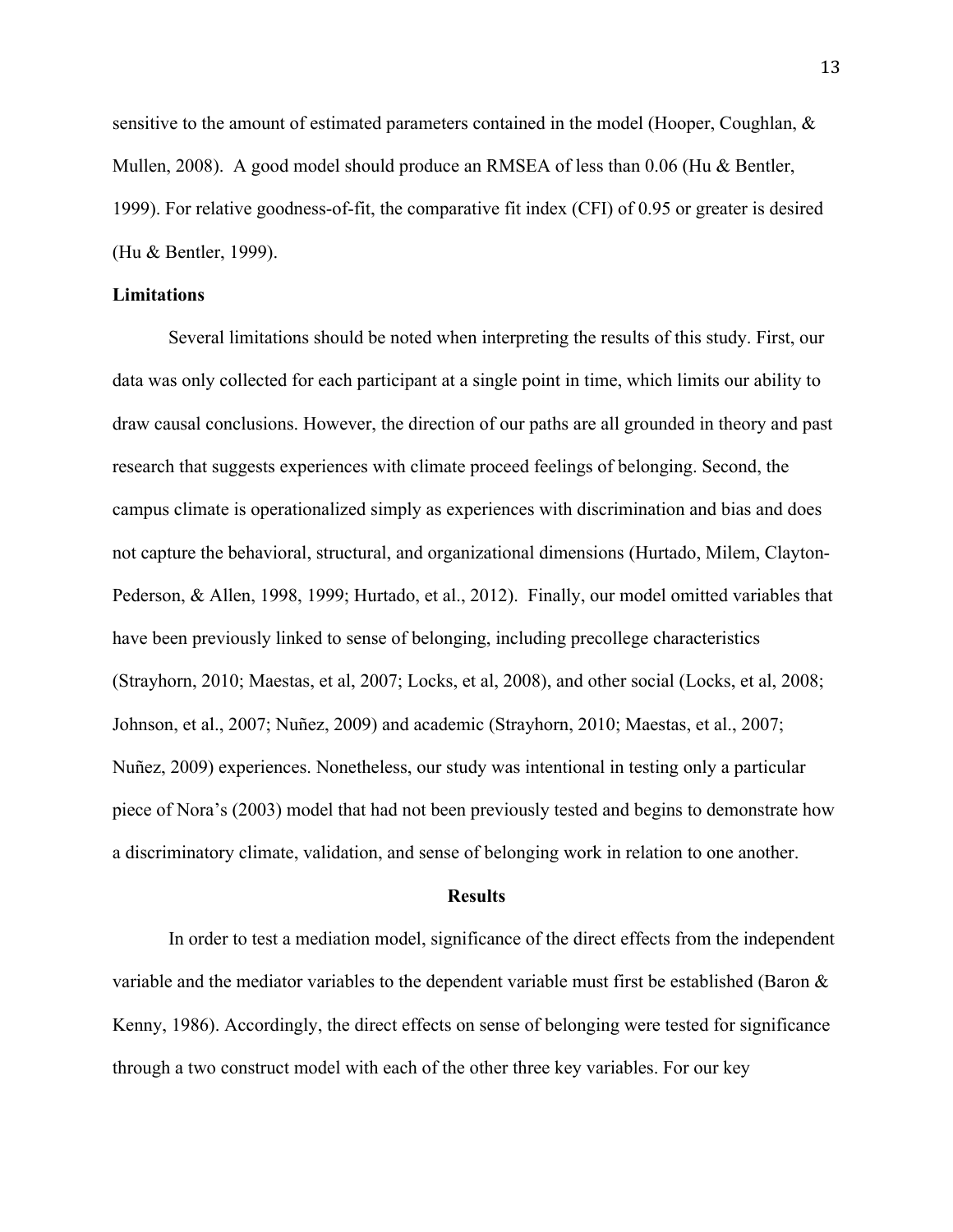independent variable, discrimination and bias, the two construct model produced fit values of  $x^2$ =900 df=36, p=0.000; RMSEA=0.03; NFI=.99; CFI=0.99 and a direct path of β=.10 to sense of belonging. After establishing that all three direct paths were significant  $(p<01)$ , we proceeded to test our hypothesized model by regressing sense of belonging on our other three constructs, while simultaneously regressing both of the validation measures on discrimination and bias. This resulted in a model that converged but with substandard goodness-of-fit results. In order to improve the model, the Lagrange multiplier modification indices and the results of our correlation analyses were consulted for recommendations of paths to be added to the model. Only paths between error terms that were theoretically justified were included in the final equation. The final model produced values of  $x^2$ =6823.25, df=209, p=0.000; RMSEA=0.06; NFI=.91; CFI=0.92; and it explained 37% of the variance in students' sense of belonging.

Figure 1 demonstrates the standardized coefficients for each of the direct paths in the model. Confirming our hypothesis and prior research (Locks, et al., 2008; Hurtado & Carter, 1997; Nuñez, 2009), the direct relationship between discrimination and bias to sense of belonging is negative and significant ( $\beta = 0.04$ ,  $\beta < 0.01$ ). The direct paths to sense of belonging from academic validation (β=.05, p<.01) and general interpersonal validation (β=.60, p<.001) are both positive and significant, indicating that the more validation students receive both inside and outside of the classroom from faculty and staff, the greater their feelings of belonging. This important finding had only been theorized by researchers (Nora, 2003) but had not been empirically demonstrated using multi-institutional data.

Although the relationship between the two validation measures and sense of belonging is positive, the direct path is considerably stronger from general interpersonal validation. This finding is of particular importance because it allows us to create distinctions between the types of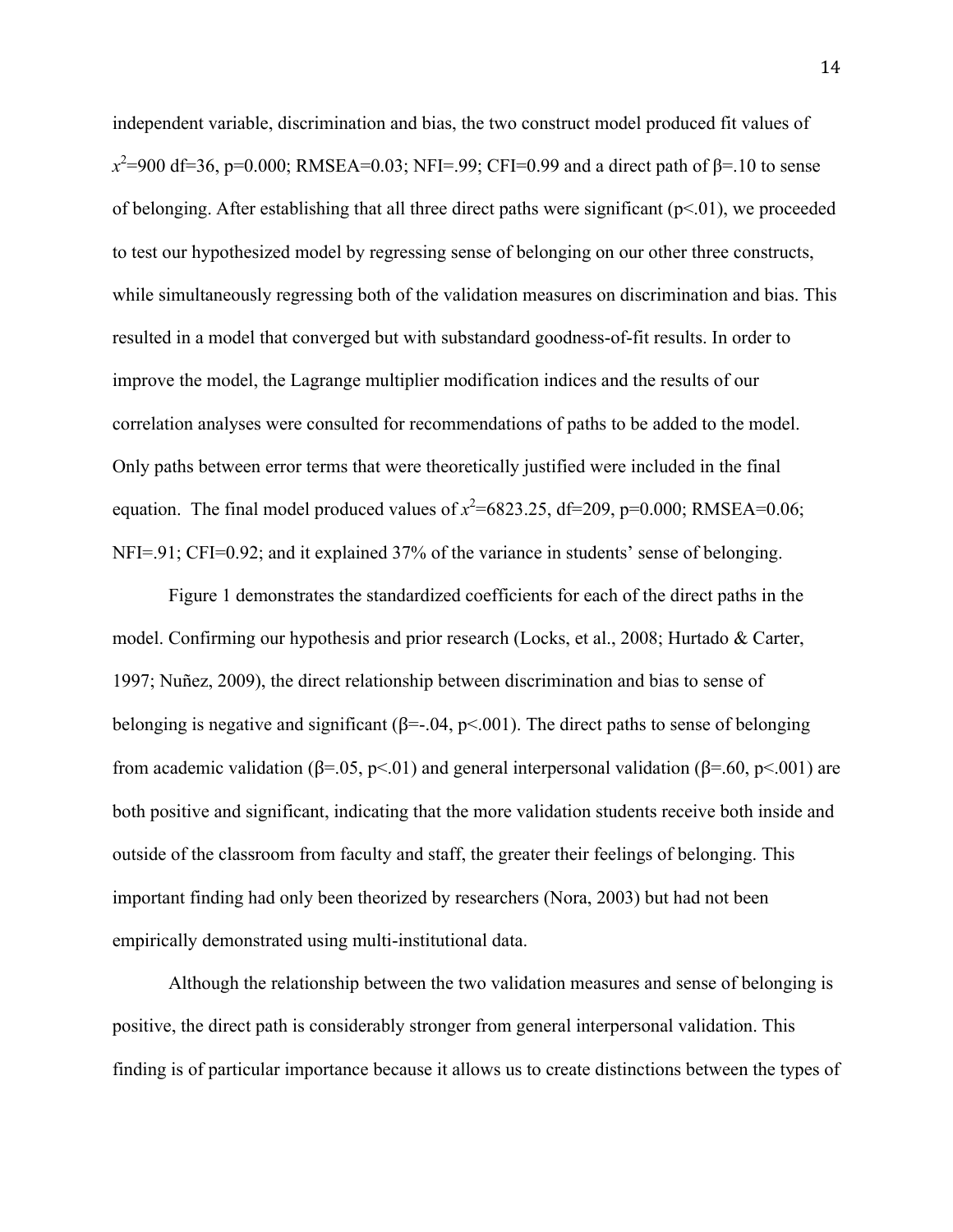validation and better understand what types of validating experiences most influence psychological integration. The different relationships that sense of belonging has to the two validation outcomes imply that a student' sense of belonging might have more to do with the reception of a message than with its transmission since academic validation mostly captures exposure to actions that foster academic development and general interpersonal validation captures students' perceptions of those actions. For instance, faculty providing feedback to help students assess their progress is part of the academic validation construct and can potentially be interpreted as faculty taking an interest in students' development which is part of the general interpersonal validation. The implication for institutional agents is that they need to ensure that well-meaning actions do not get misinterpreted by students.

The final direct paths in the model are from discrimination and bias to academic validation (β=-14, p<.001) and general interpersonal validation (β=-.11, p<.001), both significant and negative. That is, the higher the level of discrimination and bias witnessed by students, the less they feel validated. Though this relationship was hypothesized, it is nonetheless troubling particularly because underrepresented students tend to have more negative experiences with the climate (Hurtado, 1992; Cabrera & Nora, 1994; Rankin & Reason, 2005; Hurtado & Ruiz, 2012), meaning that they are less likely to reap the positive effects of feeling validated. At the same time, though the direct paths are significant, discrimination and bias only explains less than two percent of the variance of each of the validation constructs.

Table 2 demonstrates both the direct and indirect effects of the model. In terms of indirect effects, discrimination and bias had a significant negative ( $\beta$ =.07, p<.01) effect on sense of belonging through its effect on academic validation and general interpersonal validation. The majority of that effect ( $\beta$ =.06) is due to the strong direct effect that general interpersonal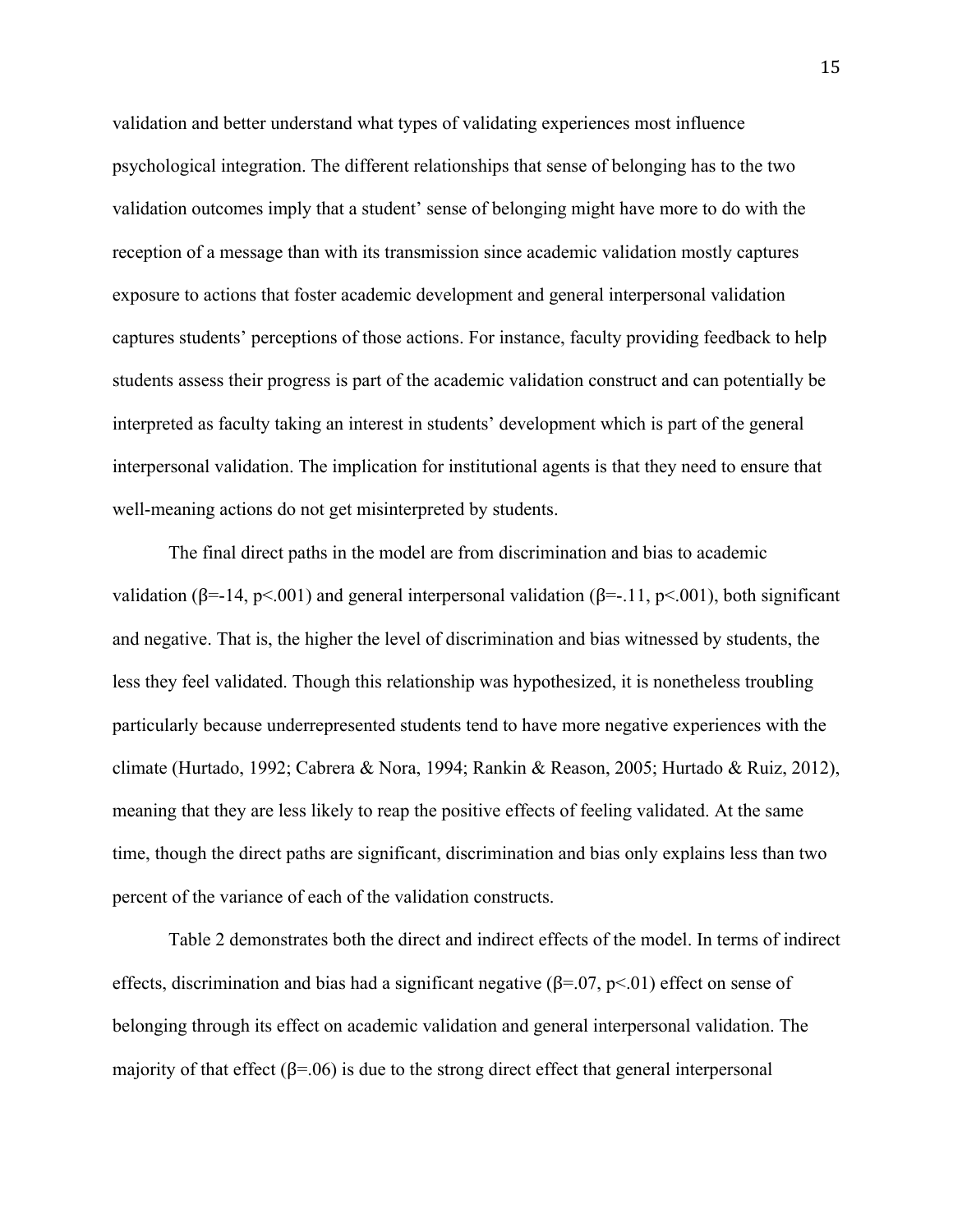validation has on students' sense of belonging, because it is hampered by negative experiences with the climate. In other words, the more students witness acts of discrimination or hear disparaging remarks from faculty, staff, or fellow students, the less validated they are likely to feel outside of the classroom and, consequently, the weaker their sense of belonging will be. It is important to note, however, that the direct effect of discrimination and bias on sense of belonging is lower when it is mediated by validation than it is in the two construct model without mediating variables. Though the total effect in both models is still the same, the reduction of the direct effect from β =-0.11 to β =-0.04 implies that academic validation and general interpersonal validation can be used to mitigate the direct relationship between negative experiences with the campus climate and a sense of belonging. If efforts are made by concerned institutional agents to help students feel more empowered, that sense of validation can serve as a barrier against discriminatory experiences and can help students feel that they are a part of their campus communities.

#### **Conclusion and Implications**

This study makes several important contributions to our understanding of creating inclusive communities on campus. First, it extends the generalizability of previous studies of validation by examining two new constructs empirically (academic and general interpersonal validation) across students attending broad access and selective institutions. The early work was conducted primarily on students attending community colleges, and this study extends the work to research on students attending four-year colleges. The availability of validation measures on the DLE survey enables the use of these constructs across institutions, opening a new path for researchers to examine validation experiences. The work also extends previous qualitative research on both validation and the critical role of institutional agents in adjustment and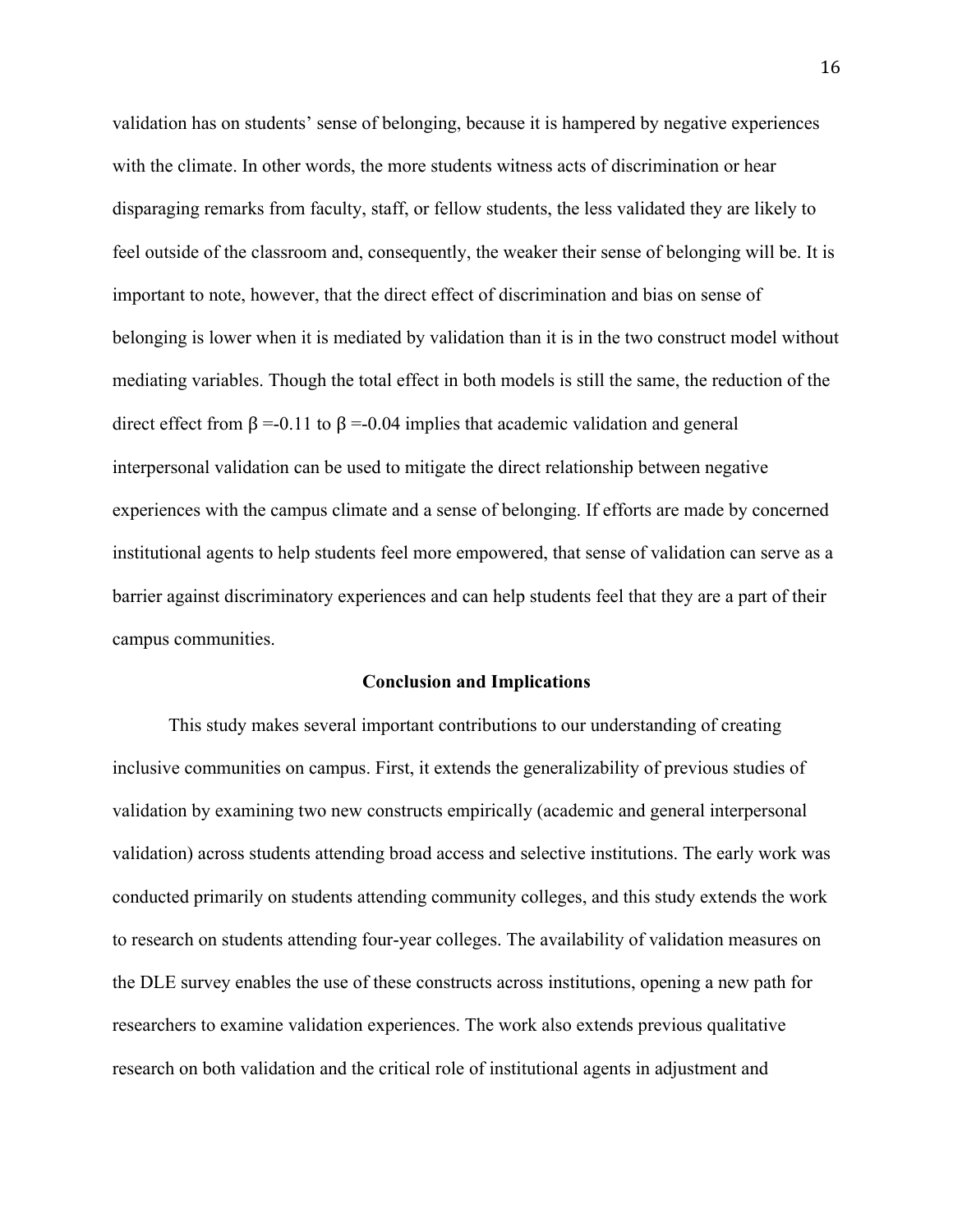navigation of college that have been found in single institution studies (Rendon, 1994; Museus & Neville, 2011; Stanton-Salazar, 2010). It adds to the emerging quantitative research in this area by extending the definition of validation to include not just students' perceptions of how faculty empower them, but also how other institutional agents do so. This work suggests that educators that have direct contact with students play an important role in creating students' sense of belonging on a campus. For students who do not have time for traditional college involvements or do not have as much peer contact, it is important to note that they get their cues from faculty and staff about whether the educational environment is inclusive and welcoming.

Second, we hypothesized that validation mediates the impact of discrimination and bias on students' sense of belonging. Previous research has well established the negative direct effect of a hostile racial climate on students' sense of belonging (Hurtado & Carter, 1997; Locks et al., 2008). We extend this work to show that while there are direct and indirect effects of discrimination and bias on students' sense of belonging, validating experiences help to offset these experiences: students who reported validating experiences were also less likely to report experiences of discrimination and bias, and the direct effect of discrimination and bias on sense of belonging was diminished after accounting for validating experiences. The validating experiences can reinforce self-worth and value in educational environments that may help students remain resilient despite microaggressions and assaults on their social identity. Further research is needed that addresses cultural affirmation and resilience in its relation to sense of belonging (Museus & Maramba, 2011) and ultimately student retention.

This brings us to the third contribution in that, the findings begin to disentangle the concepts of validation and sense of belonging, as two theoretically distinct internal psychological processes that are related to the contexts and contacts with others in the educational environment.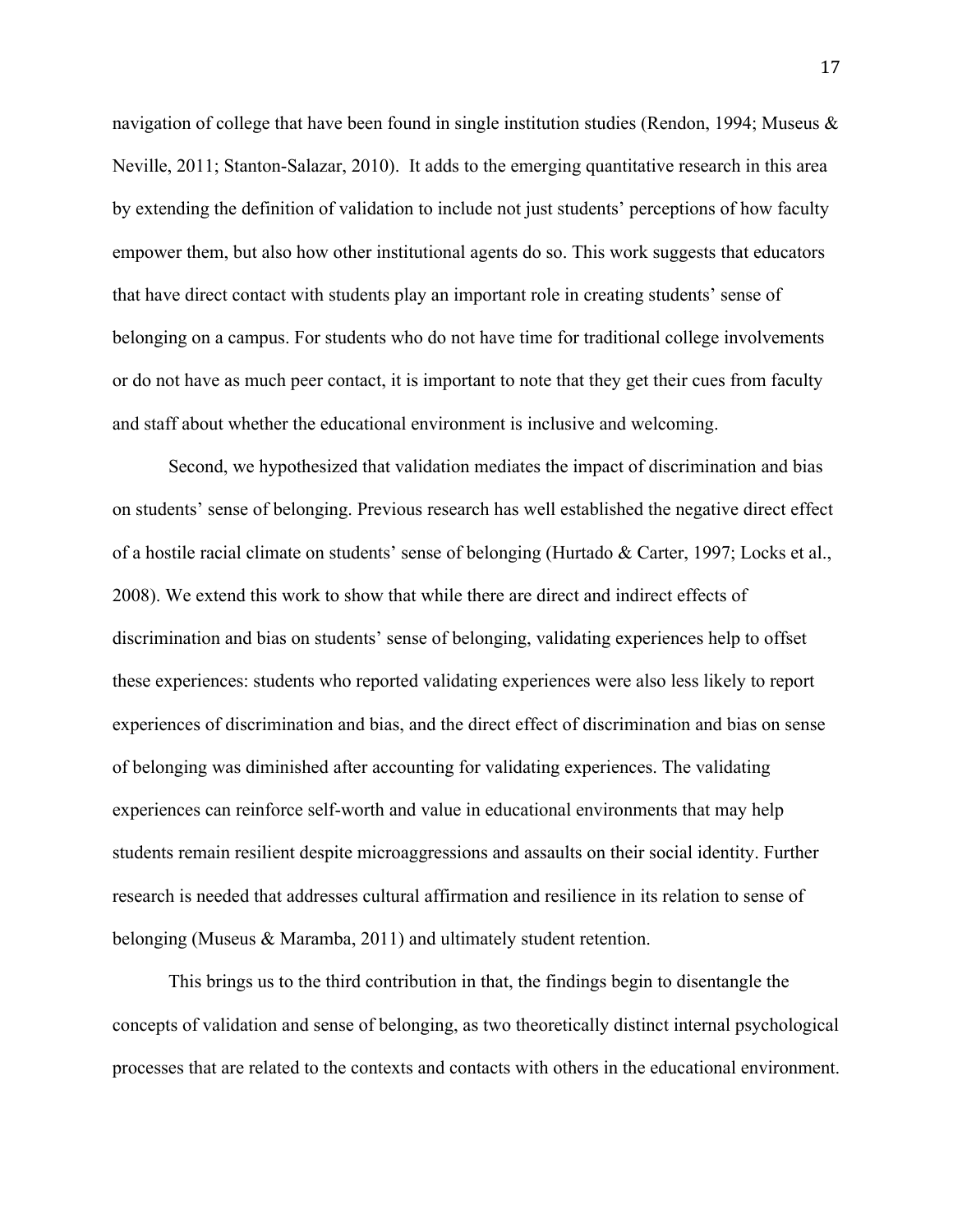Validation is a process that involves recognition and value engendered by faculty and staff in curricula and extracurricular contexts. Sense of belonging is a feeling of attachment and place within the overall campus community. Both are critical as precursors to persistence in college. Future research should test each concept to determine if they have distinct effects on reenrollment and eventual graduation from the same institution. It may well be that sense of belonging may be more strongly tied to completion at the same college, while validation empowers students to continue their career goals but not necessarily at the same college. Now that there are several measures available, we can explore distinct effects especially with a variety of social identity groups to build inclusive learning environments and improve college degree attainments.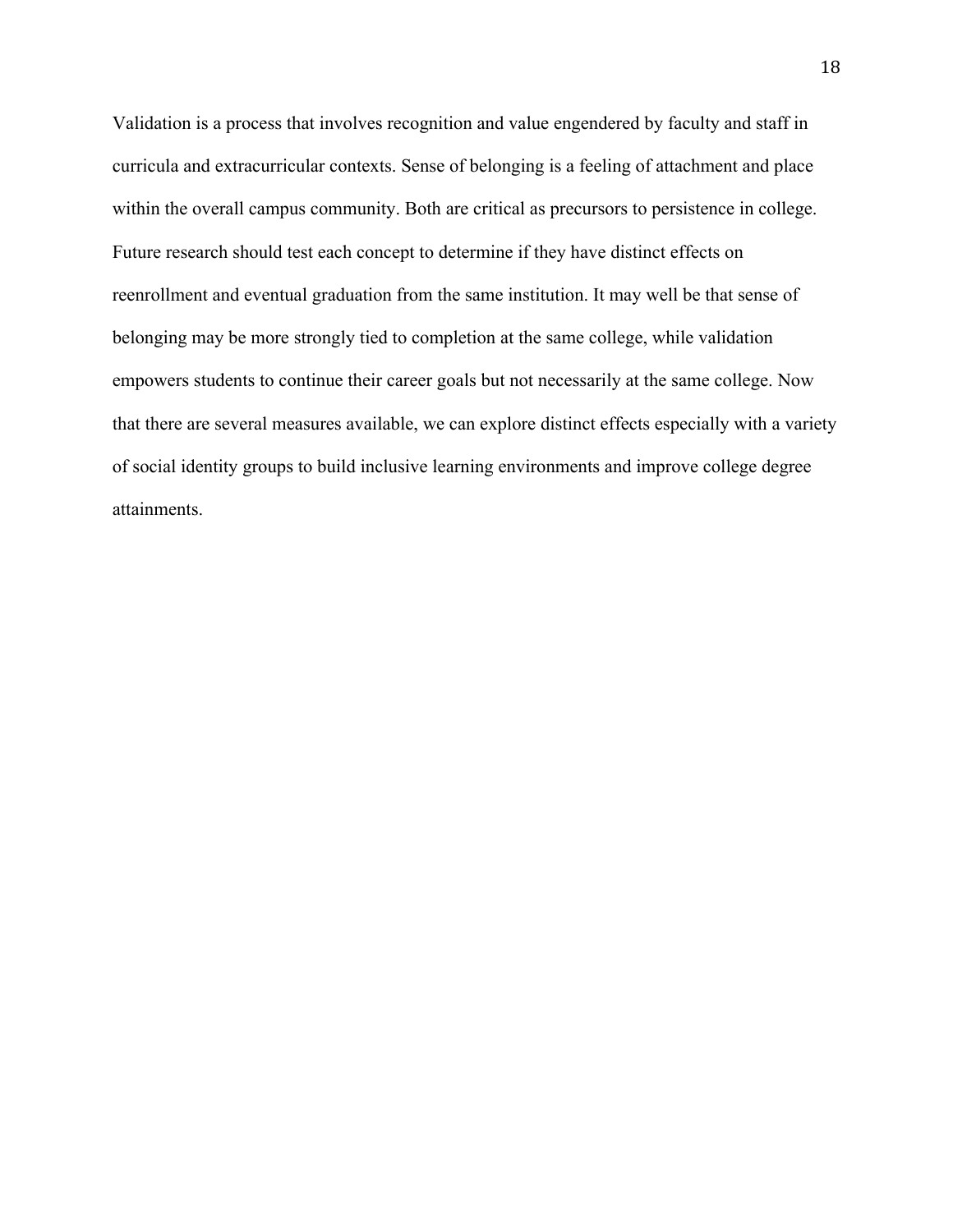### **References**

- Arbona, C., & Nora, A. (2007). Predicting college attainment of Hispanic students: Individual, institutional, and environmental factors. *The Review of Higher Education*, *30*(3), 247–270.
- Astin, A. W. (1993). *What matters in college? Four critical years revisited*. San Francisco: Jossey-Bass.
- Barnett, E. (2006). *Validation experiences and persistence among urban community college students.* Available from ProQuest Dissertations and Theses database. (UMI No. 3250210)
- Barnett, E. A. (2011). Faculty validation and persistence among nontraditional community college students. *Enrollment Management Journal*, *5*(2), 97–117.
- Baron, R.M., & Kenny, D.A. (1986). The moderator-mediator variable distinction in social psychology research: Conceptual, strategic, and statistical considerations. *Journal of Personality and Social Psychology*, *51*, 1173-1182.
- Bean, J., & Metzner, B. (1985). A conceptual model of nontraditional undergraduate student attrition. *Review of Educational Research*, *55*, 485–650.
- Bentler, P.M., & Bonnet, D.C. (1980). Significance tests and goodness of fit in the analysis of covariance structures. *Psychological Bulletin*, *88*(3), 588-606.
- Bollen, K. A., & Hoyle, R. H. (1990). Perceived cohesion: A conceptual and empirical examination. *Social Forces*, *69*(2), 479–504.
- Cabrera, A. F. & Nora, A. (1994). College students' perceptions of prejudice and discrimination and their feelings of alienation: A construct validation approach. *Review of Education, Pedagogy, and Cultural Studies, 16*(3-4), 387-409.
- Crisp, G.**,** & Nora, A. (2010). Hispanic student success: Factors influencing the persistence and transfer decisions of Latino community college students enrolled in developmental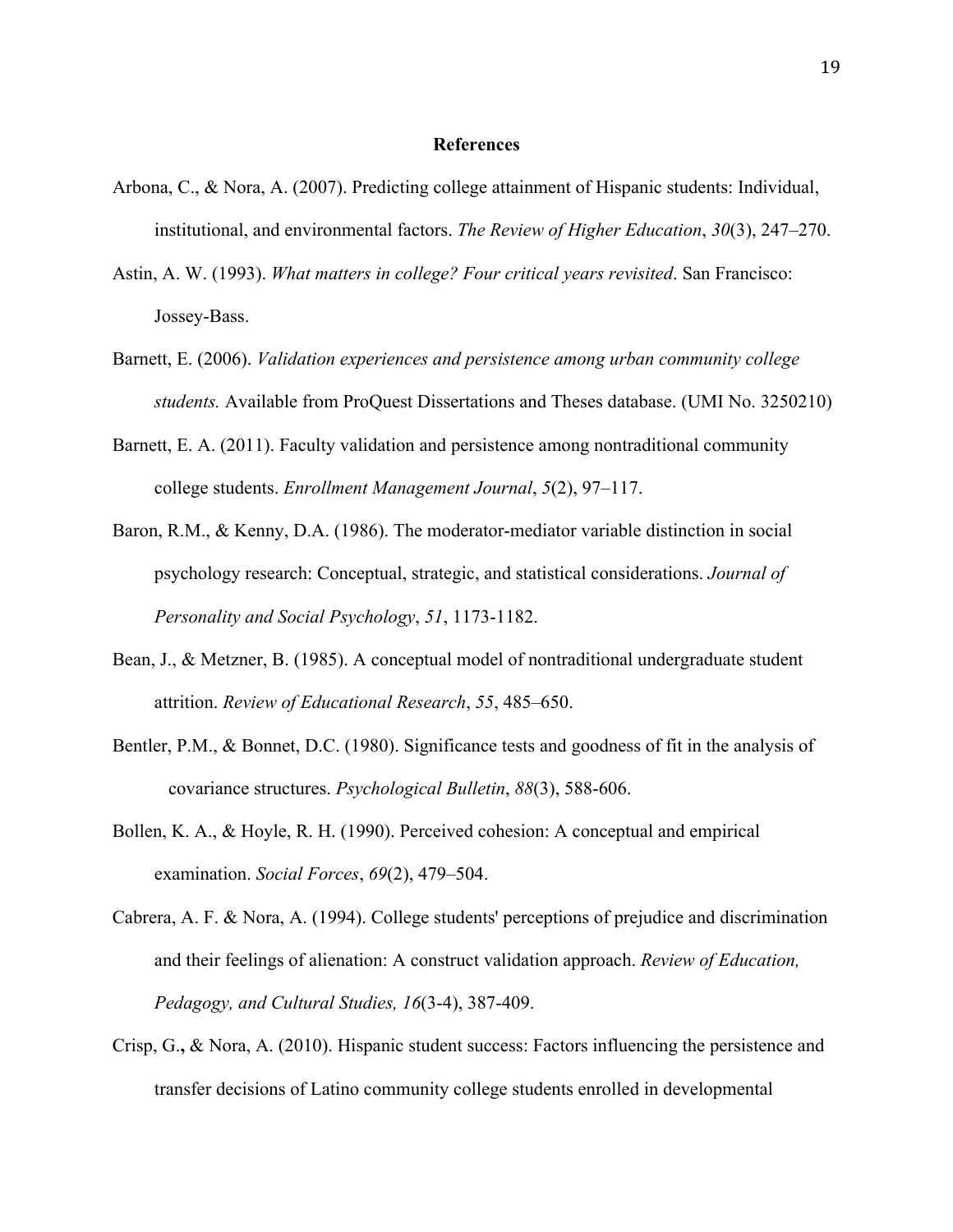education. *Research in Higher Education, 51*(2), 175-194

- Guillermo-Wann, C. (2012). How you count matters: Using multiracial student data to examine discrimination and bias in college. *Manuscript submitted for publication.*
- Hausmann, L. R., Schofield, J. W., & Woods, R. L. (2007). Sense of belonging as a predictor of intention to persist among African American and White first-year college students. *Research in Higher Education, 48*(7), 803-839.
- Hoffman, M., Richmond, J., Morrow, J., & Salomone, K. (2002-2003). Investigating sense of belonging in first-year college students. *Journal of College Student Retention: Research, Theory & Practice, 4*(3), 227-256.
- Hooper, D., Coughlan, J., & Mullen, M.R. (2008). Structural equation modeling: Guidelines for determining model fit. *Electronic Journal of Business Research Methods*, *6*(1), 53-60.
- Hossler, D., Shapiro, D., Dundar, A., Ziskin, M., Chen, J., Zerquera, D., & Torres, V. (2012). *Transfer and mobility: A national view of pre-degree student movement in postsecondary institutions*. Herndon, VA: National Student Clearinghouse Research Center.
- Huber, P.J., & Ronchetti, E.M. (1981) *Robust statistics*. New York: Wiley.
- Hurtado, S. (1992). The campus racial climate: Contexts of conflict. *Journal of Higher Education*, *63*(5), 539-569.
- Hurtado, S., Alvarez, C. L., Guillermo-Wann, C, Cuellar, M., & Arellano, L. (2012). A model for diverse learning environments: The scholarship on creating and assessing conditions for student success. In J.C. Smart, & M.B. Paulsen (Eds.) *Higher Education: Handbook of Theory and Research*, 27. New York: Springer.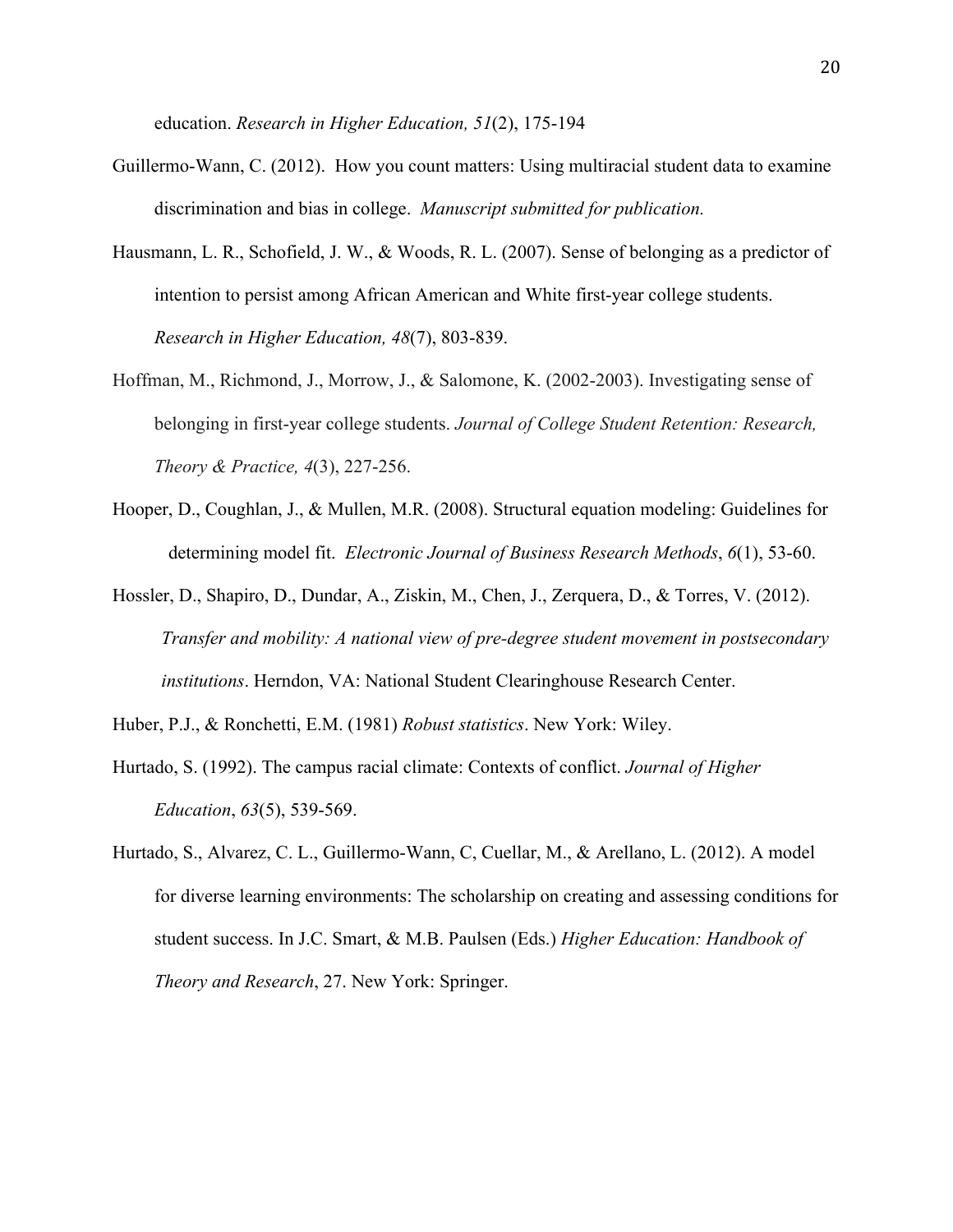- Hurtado, Arellano, Cuellar, & Guillermo-Wann, (2011). Diverse Learning Environments survey instrument: Introduction and select factors. Presentation at the HERI Diversity Research Institute, Los Angeles, CA.
- Hurtado, S., & Carter, D. F. (1997). Effects of college transition and perceptions of campus climate on Latino college students' sense of belonging. *Sociology of Education, 70*, 324- 245.
- Hurtado, S., Cuellar, M., & Guillermo-Wann, C. (2011). Quantitative measures of students' sense of validation: Advancing the study of diverse learning environments. *Enrollment Management Journal*, *5*(2), 53–71.
- Hurtado, S., Cuellar, M., Guillermo-Wann, C., & Velasco, P. (2010, May). *Empirically defining validation, sense of belonging, and navigational actions for students in diverse institutions: The Diverse Learning Environments survey.* Presentation at the 50<sup>th</sup> annual forum for the Association for Institutional Research, Chicago, IL.
- Hurtado, S., Milem, J. F., Clayton-Pedersen, A., & Allen, W. (1998). Enhancing campus climates for racial/ethnic diversity: Educational policy and practice. *Review of Higher Education*, *21*(3), 279–302.
- Hurtado, S., Milem, J. F., Clayton-Pederson, A., & Allen, W. A. (1999). *Enacting diverse learning environments: Improving the campus climate for racial/ethnic diversity in higher education*. ASHE-ERIC Series. San Francisco: Jossey-Bass.
- Hurtado, S., & Ruiz, A. (2012). *The climate for underrepresented groups and diversity on campus*. Los Angeles, CA: Higher Education Research Institute.
- Hu, L.T., & Bentler, P.M. (1999). Cutoff criteria for fit indexes in covariance structure analysis: Conventional criteria versus new alternatives. *Structural Equation Modeling*, *6*(1), 1-55.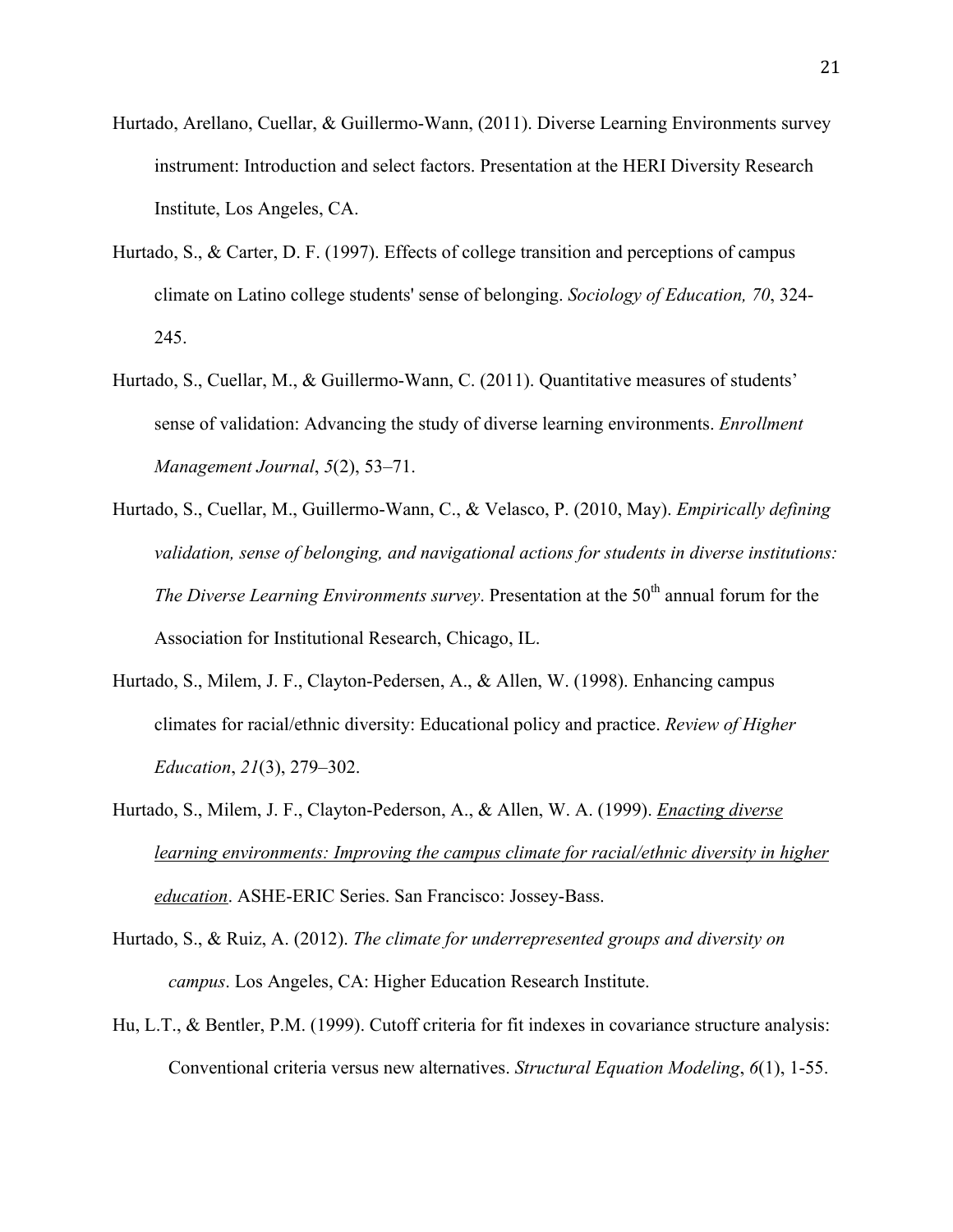- Inkelas, K. K., Zaneeta, E. D., Vogt, K. E., & Leonard, J. B. (2007). Living-learning programs and first-generation college students' academic and social transition to college. *Research in Higher Education, 48*(4), 403-434.
- Johnson, D. R., Soldner, M., Leonard, J. B., & Alvarez, P. (2007). Examining sense of belonging among first-year undergraduates from different racial/ethnic groups. *Journal of College Student Development, 48*(5), 525-542.
- Langhout, R. D., Rosselli, F., & Feinstein, J. (2007). Assessing classism in academic settings. *Review of Higher Education, 30*(2), 145-184.
- Lee, R. M., & Davis, C., III. (2000). Cultural orientation, past multicultural experience and a sense of belonging on campus for Asian American college students. *Journal of College Student Development, 41*, 110-115.
- Locks, A. M., Hurtado, S., Bowman, N. A., & Oseguera, L. (2008). Extending notions of campus climate and diversity to students' transition to college. *Review of Higher Education, 31*(3), 257-285.
- Maestas, R., Vaquera, G. S., & Zehr, L. M. (2007). Factors impacting sense of belonging at a Hispanic- serving institution. *Journal of Hispanic Higher Education, 6*(3), 237-256.
- McCormick, A. C. (2003). Swirling and double-dipping: New patterns of student attendance and their implications for higher education. *New Directions for Higher Education, 121,* 13-24.
- Museus, S.D., & Maramba, D.C. (2011). The impact of culture on Filipino American students' sense of belonging. *Review of Higher Education*, *34*(2), 231-258.
- Museus, S. D., Neville, K. (2012). The role of institutional agents and social capital in the experiences of minority college students. *Journal of College Student Development, 53*(3), 436-452.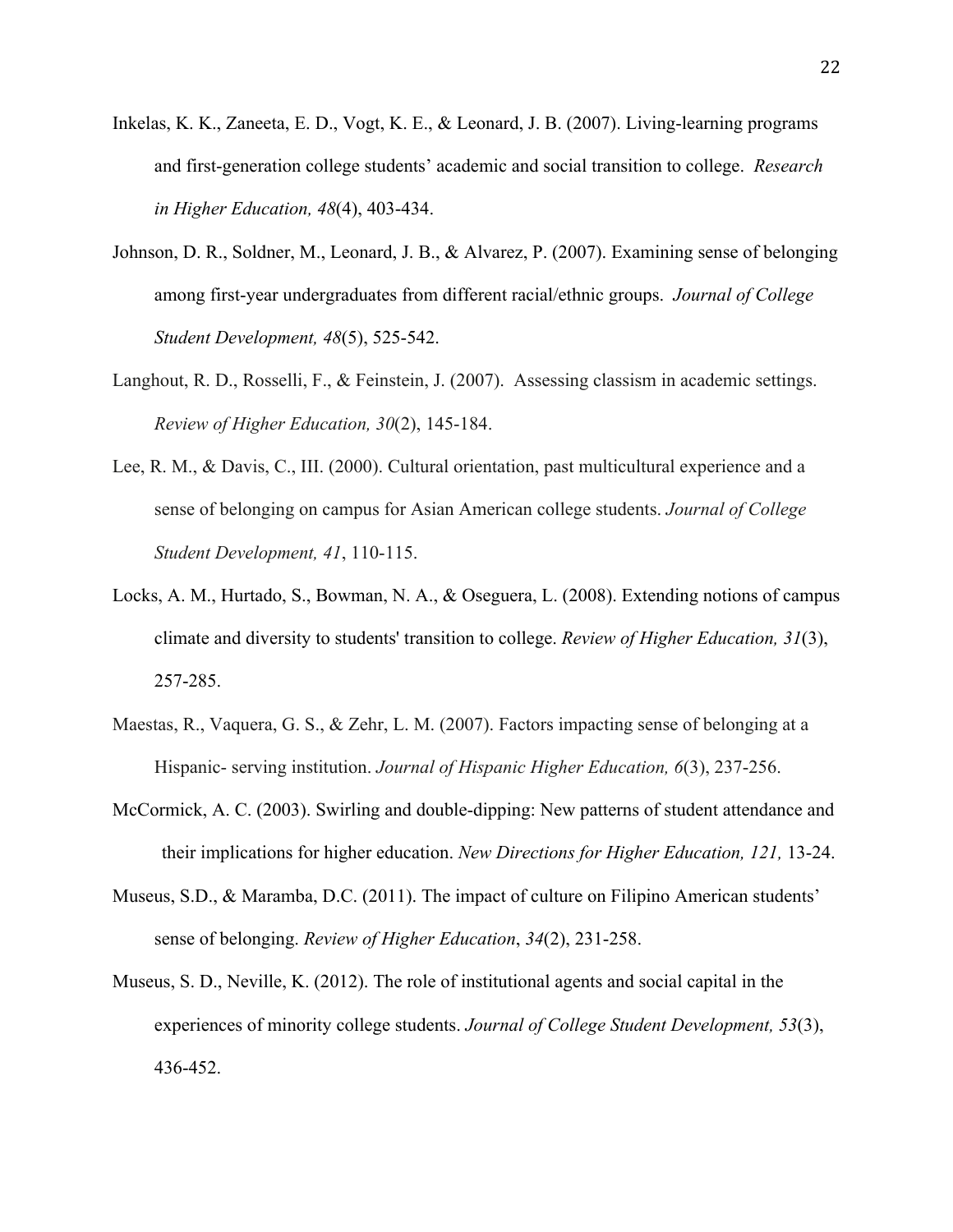- Museus, S. D., Nichols, A. H., & Lambert, A. D. (2008). Racial differences in the effects of campus racial climate on degree completion: A structural equation model. *Review of Higher Education, 32*(1), 107-134.
- Nora, A. (2003). Access to higher education for Hispanic students: Real or illusory? In J. Castellanos & L. Jones (Eds.), *The majority in the minority: Expanding the representation of Latina/o faculty, administrators, and students in higher education* (pp. 47–68). Sterling: Stylus.
- Nora, A., Barlow, E., & Crisp, G. (2005). Student persistence and degree attainment beyond the first year in college. In A. Seidman (Ed.), *College retention: Formula for student success* (pp. 129-153). Westport, CT: ACE/Praeger.
- Nora, A., Urick, A., & Quijada Cerecer, P.D. (2011). Validating students: A conceptualization and overview of its impact on student experiences and outcomes. *Enrollment Management Journal*, *5*(2), 53–71.
- Nunez, A. (2009). Latino students' transitions to college: A social and intercultural capital perspective. *Harvard Educational Review, 79*(1), 22-48.
- Ostrove, J. M., & Long, S. M. (2007). Social class and belonging: Implications for college adjustment. *Review of Higher Education, 30*(4), 363-389.
- Rankin, S. & Reason, R. (2005). Differing perceptions: How students of color and White students perceive campus climate for underrepresented groups. *Journal of College Student Development, 46*(1), 43-61.
- Rendón, L. I. (1994). Validating culturally diverse students: Toward a new model of learning and student development. *Innovative Higher Education, 27*(4), 235-252.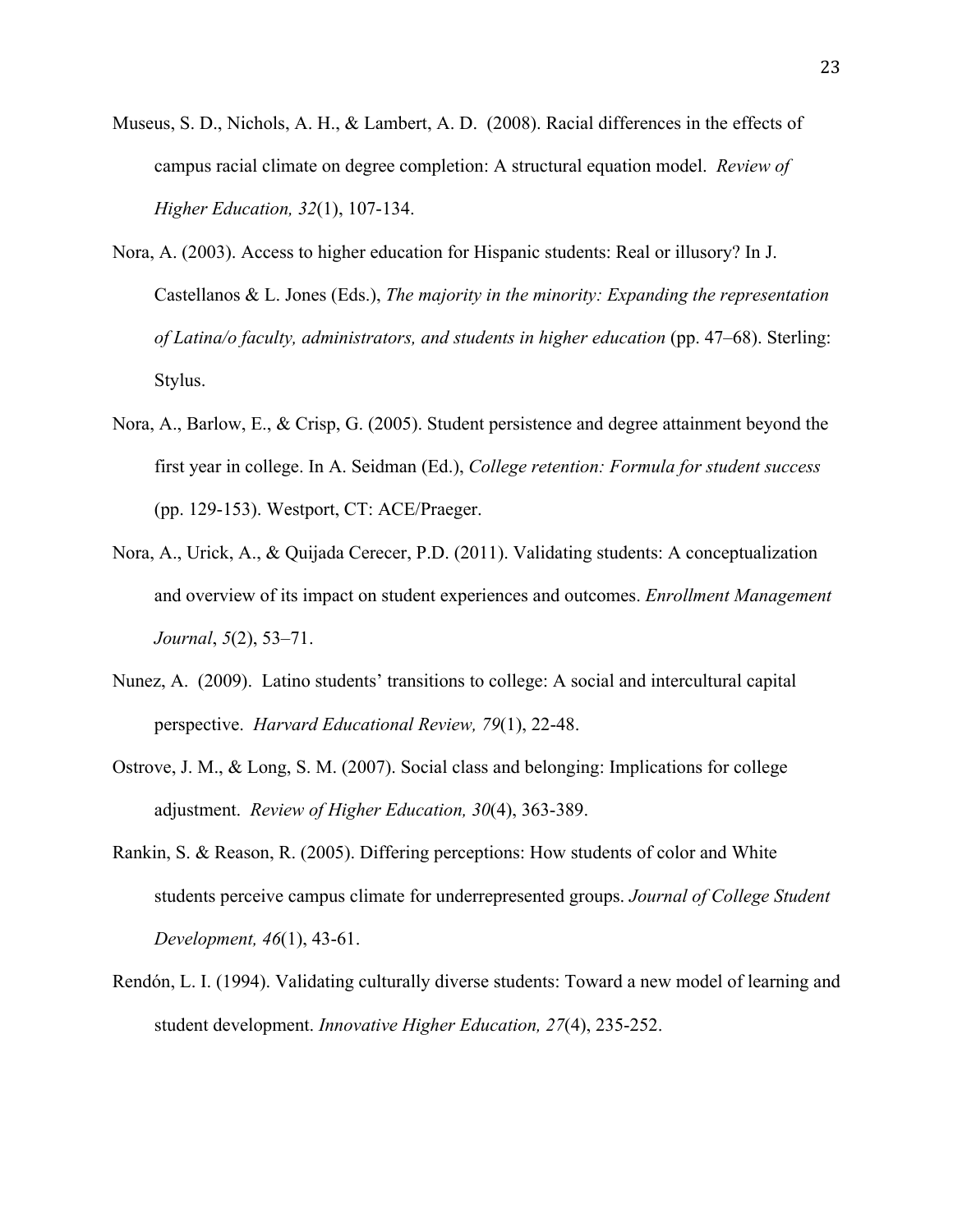- Rendón, L. I. (2002). Community college Puente: A validating model of education. *Journal of Educational Policy*, *16*(4), 642-667.
- Rhee, B. (2008). Institutional climate and student departure: A multinomial multilevel modeling approach. *The Review of Higher Education, 31*(2), 161-183.
- Stanton-Salazar, R. D. (2010). A social capital framework for the study of institutional agents and their role in the empowerment of low-status students and youth. *Youth & Society*,  $10(5)$ , 1–44.
- Strayhorn, T. (2012). *College students' sense of belonging: A key to educational success for all students*. New York: Routledge.
- Strayhorn, T. L., (2008). Sentido de pertenencia: A hierarchical analysis predicting sense of belonging among Latino college students. *Journal of Hispanic Higher Education, 7*, 301- 320.
- Strayhorn, T.L. (2010). When race and gender collide: Social and cultural capitals' influence on the academic achievement of African American and Latino males. *The Review of Higher Education*, *33*(3), 307-332.
- Terenzini, P.T., Rendón, L.I., Upcraft, M.L., Millar, S.B., Allison, K.W., Gregg, P.L., Jalomo, R. (1994). The transition to college: Diverse students, diverse stories. *Research in Higher Education, 3*5(1), 57-73.
- Tierney, W.G. (1992). An anthropological analysis of student participation in college. *Journal of Higher Education*, *63*(6), 603-617.
- Tinto, V. (1993). *Leaving college: Rethinking the causes and cures of student attrition* (2nd ed.). Chicago: University of Chicago Press.

Velasquez, P. (1999, November). *The relationship between cultural development, sense of*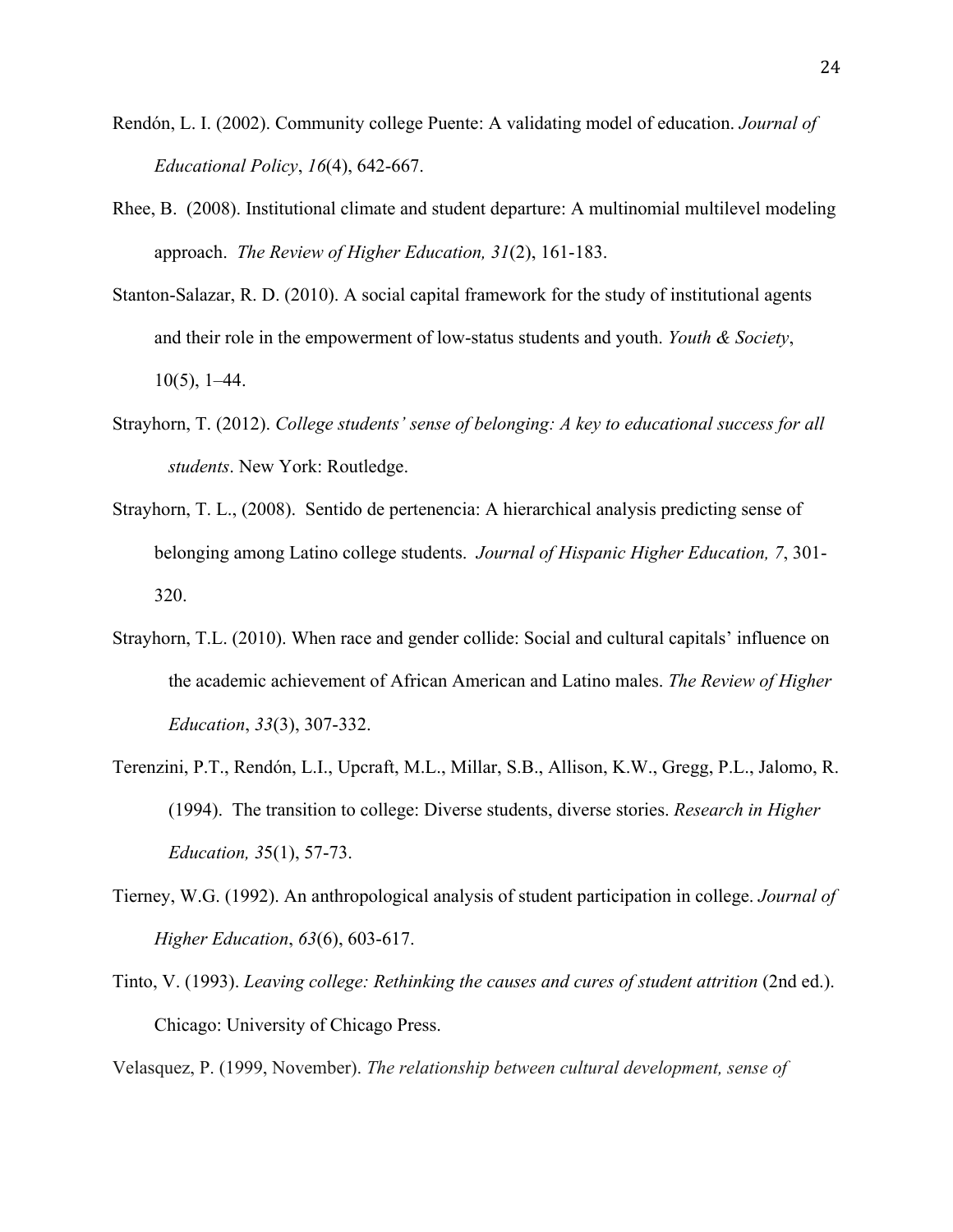*belonging, and persistence among Chicanos in higher education: An exploratory study.*  Paper presented at the annual meeting of the Association for the Study of Higher Education (ASHE), San Antonio, TX.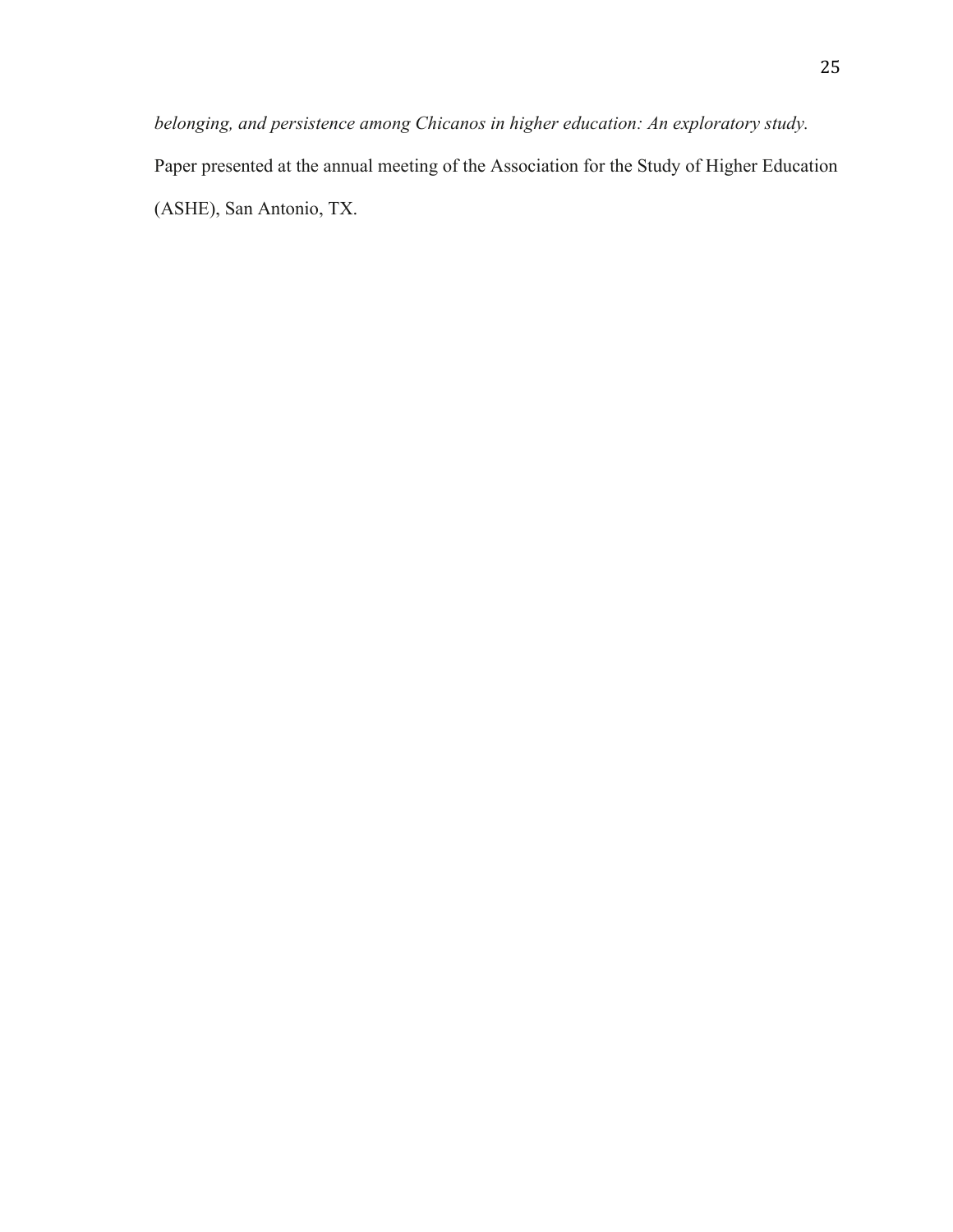| Variable                                                  | Items and Scale                                                                                                                                                                                                                                                                                                                                                                                                                                                                                                                     |
|-----------------------------------------------------------|-------------------------------------------------------------------------------------------------------------------------------------------------------------------------------------------------------------------------------------------------------------------------------------------------------------------------------------------------------------------------------------------------------------------------------------------------------------------------------------------------------------------------------------|
| Independent                                               |                                                                                                                                                                                                                                                                                                                                                                                                                                                                                                                                     |
| Discrimination and Bias<br>$(\alpha = 0.89)$              | Scale: 1=never; 2=seldom; 3=sometimes; 4=often; 5=very often<br>Items: (a) Experienced discrimination type: verbal comments; (b)<br>Experienced discrimination type: written comments; (c)<br>Experienced discrimination type: offensive visual images; (d)<br>Heard insensitive or disparaging remarks from: faculty; (e)<br>Witnessed discrimination; (f) Heard insensitive or disparaging<br>remarks from: staff; (g) Experienced discrimination type: exclusion;<br>(h) Heard insensitive or disparaging remarks from: students |
| Mediating                                                 |                                                                                                                                                                                                                                                                                                                                                                                                                                                                                                                                     |
| Academic Validation in<br>the Classroom ( $\alpha$ =0.87) | Scale: 1=never; 2=seldom; 3=sometimes; 4=often; 5=very often<br>Items: (a) Instructors were able to determine my level of<br>understanding; (b) Instructors provided me with feedback that<br>helped me judge my progress; (c) I feel like my contributions were<br>valued in class; (d) Instructors encouraged me to meet with them<br>after or outside of class; (e) Instructors encouraged me to ask<br>questions and participate in discussions; (f) Instructors showed<br>concern about my progress                            |
| General Interpersonal<br>Validation ( $\alpha$ =0.87)     | Scale: 1=strongly disagree; 2=disagree; 3=agree; 4=strongly agree<br>Items: (a) Faculty empower me to learn here; (b) At least one staff<br>member has taken an interest in my development; (c) Faculty<br>believe in my potential to succeed academically; (d) Staff<br>encourage me to get involved in campus activities; (e) Staff<br>recognize my achievements; (f) At least one faculty member has<br>taken an interest in my development                                                                                      |
| Dependent<br>Sense of Belonging<br>$(\alpha = 0.89)$      | Scale: 1=strongly disagree; 2=disagree; 3=agree; 4=strongly agree<br>Items: (a) I see myself as part of the campus community; (b) I feel I<br>am a member of this college; (c) I feel a sense of belonging to this<br>campus                                                                                                                                                                                                                                                                                                        |

# **Table 1. Measures Comprising Key Variables in Model**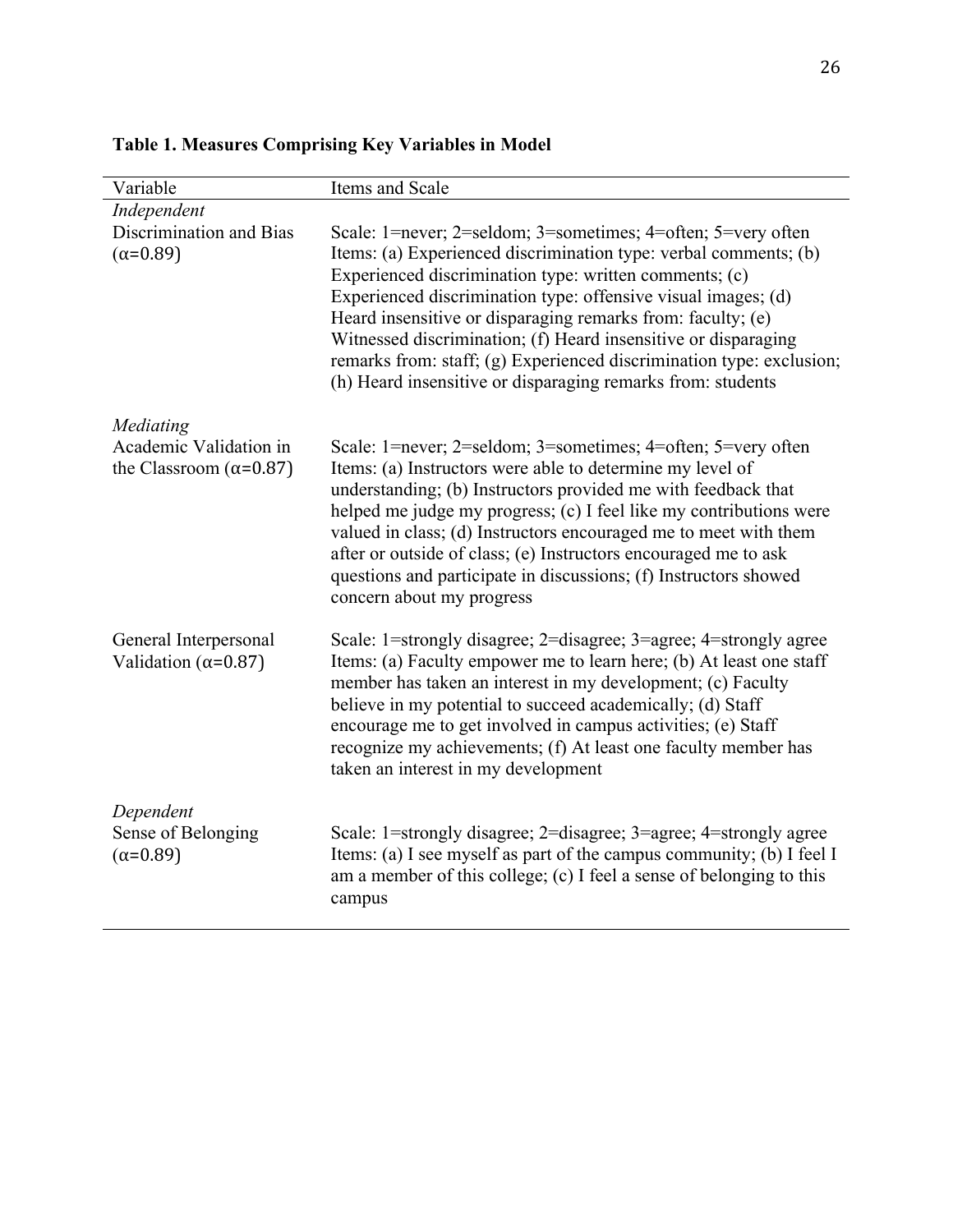| Path                                              | <b>Standardized Coefficient</b> |
|---------------------------------------------------|---------------------------------|
| Direct effect on academic validation              |                                 |
| Discrimination and bias                           | $-0.135**$                      |
|                                                   |                                 |
| Direct effect on general interpersonal validation |                                 |
| Discrimination and bias                           | $-0.105**$                      |
| Direct effect on sense of belonging               |                                 |
| Discrimination and bias                           | $-0.036**$                      |
| Academic validation                               | $0.052**$                       |
| General interpersonal validation                  | $0.600*$                        |
| Indirect effect on sense of belonging             |                                 |
| Discrimination and bias                           | $0.070**$                       |
| Correlations among error terms                    |                                 |
| Discrimination and bias (a), (h)                  | $0.101**$                       |
| Discrimination and bias $(b)$ , $(c)$             | $0.102**$                       |
| Discrimination and bias $(d)$ , $(f)$             | $0.238**$                       |
| Discrimination and bias $(e)$ , $(h)$             | $0.213**$                       |
| Academic validation $(a)$ , $(b)$                 | $0.076**$                       |
| Academic validation $(d)$ , $(e)$                 | $0.069**$                       |
| Academic validation $(d)$ , $(f)$                 | $0.189**$                       |
| Academic validation (c), (e)                      | $0.052**$                       |
| General interpersonal validation (b), (f)         | $0.149**$                       |
| General interpersonal validation (a), (c)         | $0.029**$                       |
| General interpersonal validation (d), (e)         | $0.007**$                       |

# **Table 2. Structural Model: Direct Effects, Indirect Effects, and Correlations**

\*\*p<.01, \*p<.05

\*\*\*letters in parentheses refer to items listed in Table 1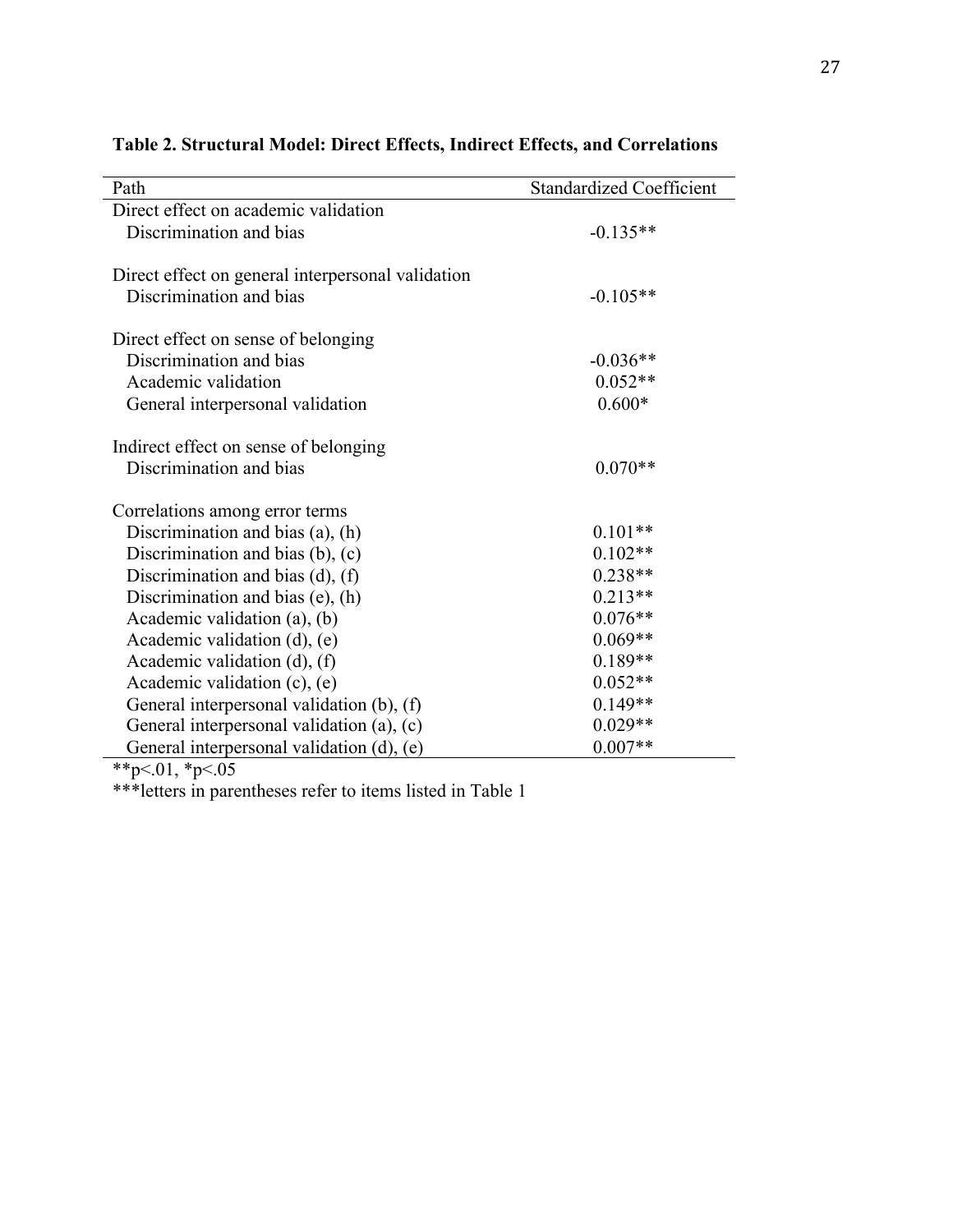

**Figure 1. Model showing relationship between climate, validation, and sense of belonging**